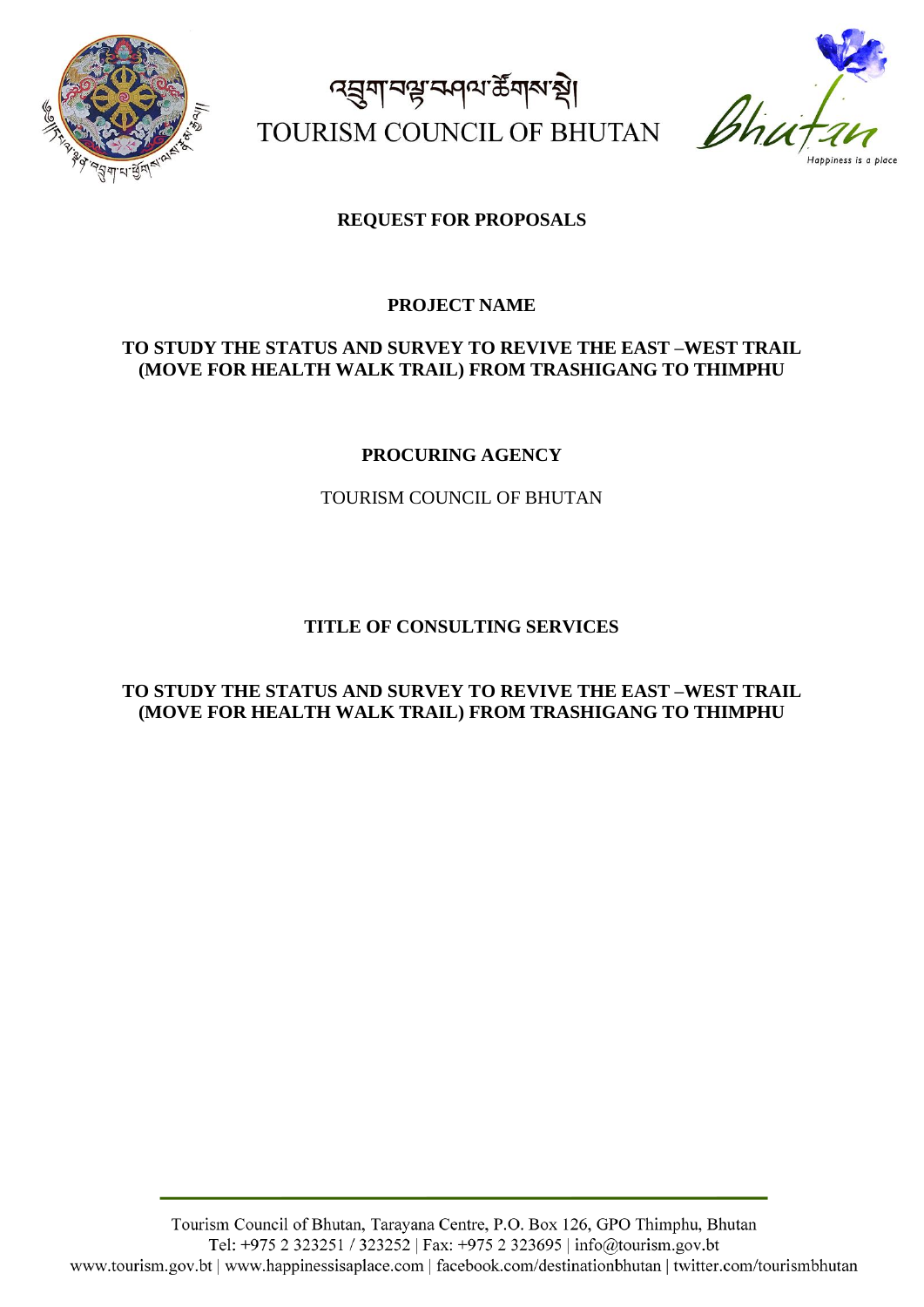

# द्धुगानञ्जन्मवा के गारा थे। TOURISM COUNCIL OF BHUTAN



### **Contents**

- Section 1: Letter of Invitation
- Section 2: Instructions to Consultant
- Section 3: Technical Proposal Format
- Section 4: Financial Proposal Format
- Section 5: Terms of Reference (ToR)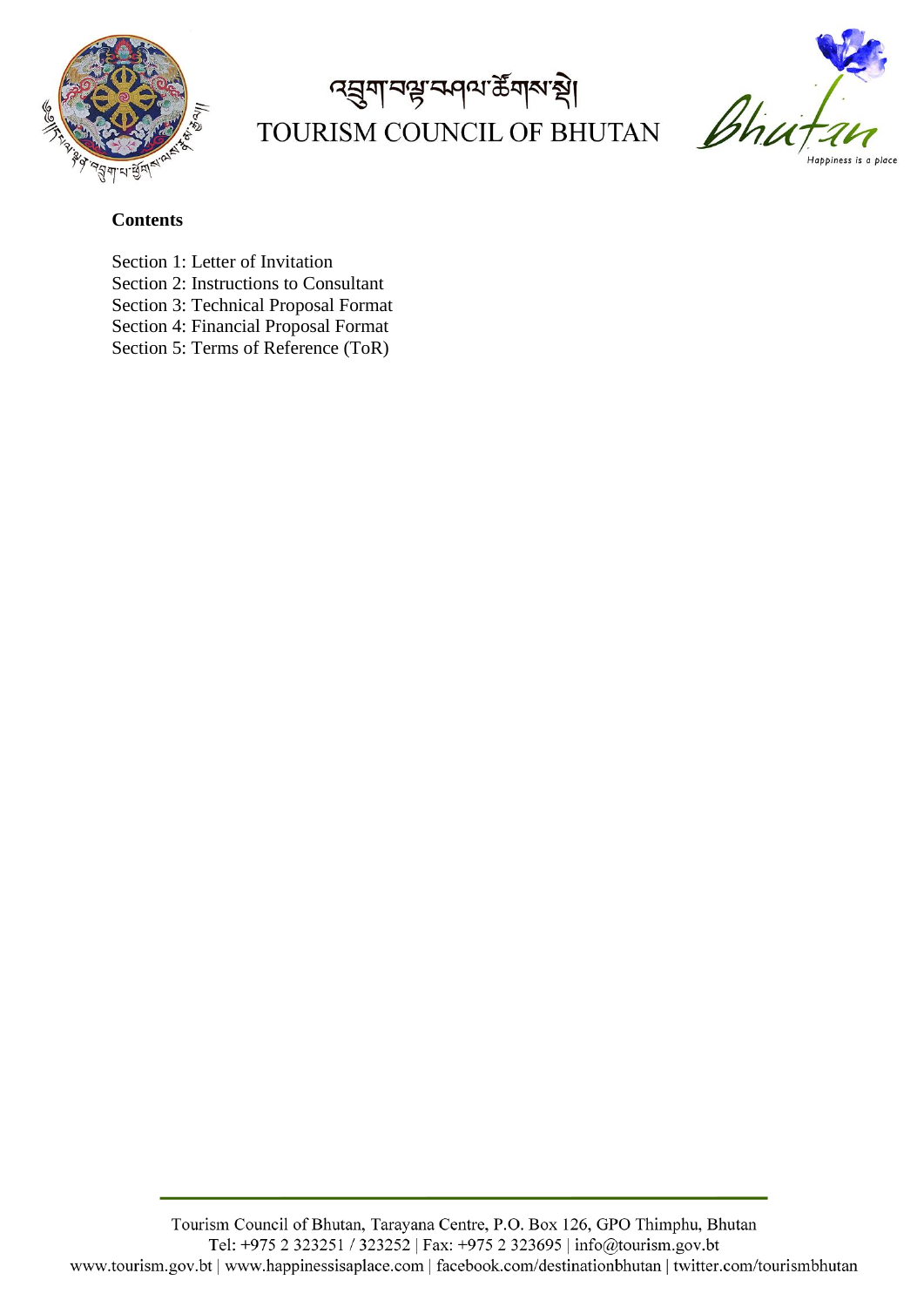

# द्मुगानञ्जन्मवा के गारा थे। TOURISM COUNCIL OF BHUTAN



### **Section 1: Letter of invitation**

### *TCB/IPDD-11/2016-2017 ……….16th November 2016*

The Tourism Council of Bhutan (TCB) would like to request for proposals from interested national consultant / consultancy firms for conducting the detailed survey, including comprehensive report, coordinates, identify campsites, distance between each campsites, tourists attraction (culture, nature, flora, fauna, wildlife, settlements along the trail and proposal for new route in place of those stretches affected by motor road, etc).

The selection process of consultant/s shall be in accordance with the procedures set out in the Procurement Rules and Regulations.

Interested bidders may submit their technical and financial proposal to Chief, Infrastructure and Product Development Division, TCB latest by **25th November 2016, 12:00 noon** and the technical proposal will be opened **on same day at 02:00 pm at TCB**.

The procedural requirements for responding to this invitation are provided in the complete RFP document.

#### **Section 2: Instructions to Consultants**

- 1. The Consultants are invited submit a Technical Proposal and a Financial Proposal as specified in the Data Sheet, for Consulting Service required for the assignment named in the Data Sheet. The proposal will be the basis for contract negotiations and ultimately for a signed Contract with the selected Consultant.
- 2. Consultants shall bear all costs associated with the preparation and submission of their proposals and contract negotiation. The Procuring Agency is not bound to accept proposal, and reserves the right to annul the selection process at any time prior to Contract award, without thereby incurring any liability to the Consultants.
- 3. The Procuring Agency and the RGOB requires that Consultants provide professional, objective and impartial advice, and at all times hold the Procuring Agency's interests paramount, strictly avoid conflicts with other assignments or their own corporate interests, and act without any consideration for future work.
- 4. Technical Proposal Format and Content
	- 4.1. The Consultants are required to submit a Full Technical Proposal (FTP). The Data Sheet indicates the format of the Technical Proposal to be submitted. Submission of the wrong type of Technical Proposal will result in the Proposal being deemed nonresponsive. The Technical Proposal shall provide the information indicated below:

Tourism Council of Bhutan, Tarayana Centre, P.O. Box 126, GPO Thimphu, Bhutan Tel: +975 2 323251 / 323252 | Fax: +975 2 323695 | info@tourism.gov.bt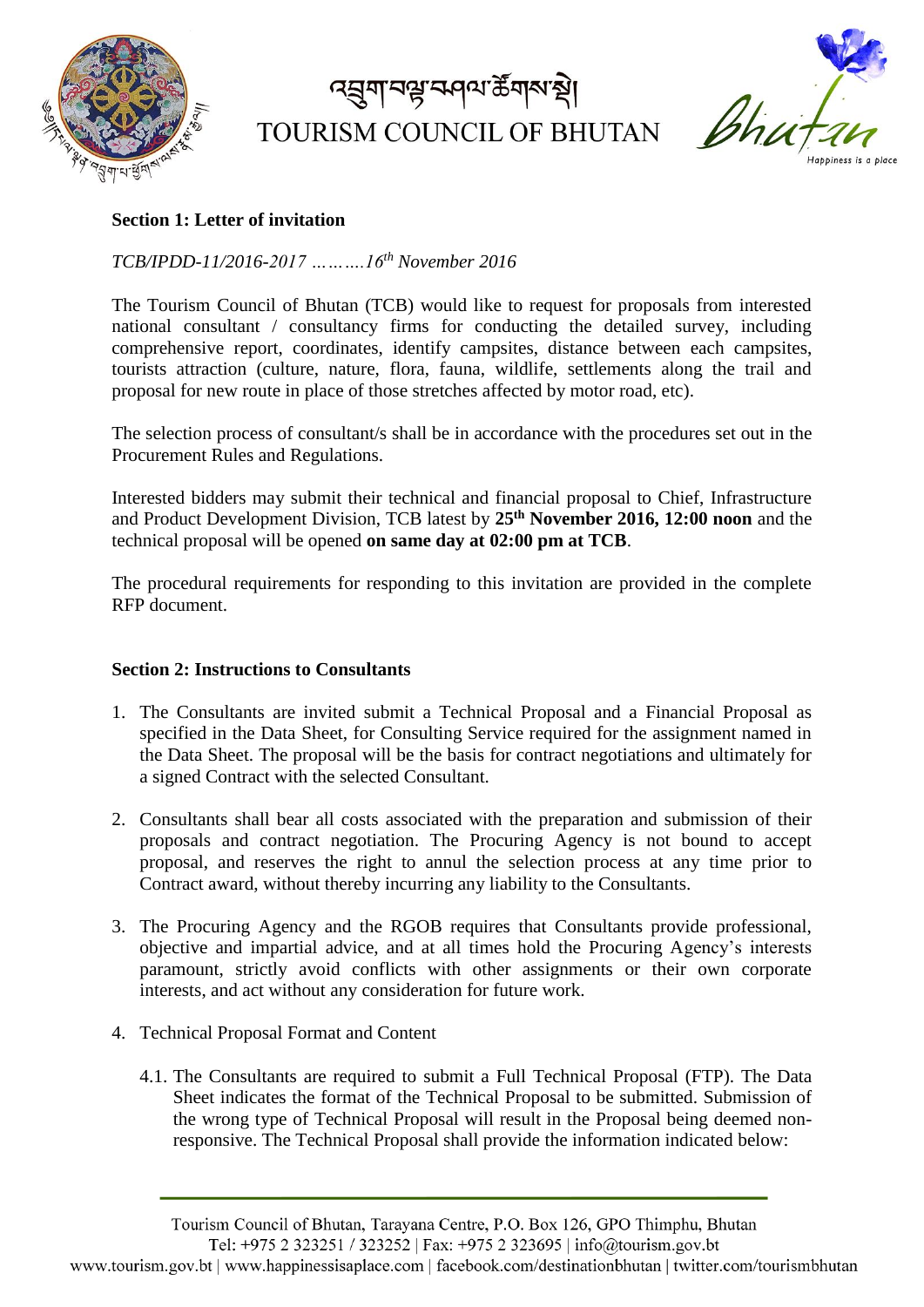



- a) FORM TECH 2 A brief description of the consultant's organization and an outline of the recent experience of the Consultant on assignments of a similar nature are required. For each assignment the outline should indicate the names of staff who participated, the duration of the assignment, the contract amount, and the Consultant's involvement. Information should be provided only for those assignments for which the Consultant was legally contracted by the Procuring Agency. Assignments completed by individual Professional staff working privately or through other consulting firms cannot be claimed as the experience of the Consultant, or that of the Consultant's associates, but can be claimed by the Professional staff themselves in their CVs. Consultants should be prepared to substantiate the claimed experience if so requested by the Procuring Agency
- b) A description of the approach, methodology and work planning for performing the assignment and covering the following subjects: technical approach and methodology, work plan, and organization and staffing schedule. Guidance on the content of this section of the Technical Proposal is provided under FORM TECH 4.
- c) The list of proposed Professional staff team by area of expertise, the position that would be assigned to each staff team member, and their tasks including their CVs (FORM TECH-5).
- d) A detailed description of the proposed methodology and staffing for survey.
- e) Any specifications / details that form part of the Technical Proposal (FORM TECH -9)
- f) Duly executed Integrity Pact Statement (FORM TECH  $-10$ )
- 5. Financial Proposal
	- 5.1. The Financial Proposal shall be prepared using the attached Standard Form (Sec-4). It shall list all costs associated with the assignment, including remuneration for staff. If appropriate, these costs should be broken down by activity.
- 6. The Consultant shall be subject to local taxes on amounts payable by the Procuring Agency under the contract.
- 7. Sealing and Submission of Proposals
	- 7.1. The original proposal (Technical Proposal and, if required, Financial Proposal) shall contain no interlineations or overwriting, except as necessary to correct errors made by the Consultant itself. The person who signed the Proposal must initial such corrections. Submission letters for the Technical and Financial Proposals shall respectively be in the format of TECH-1 of Section 3, and FIN-1 of Section 4.

Tourism Council of Bhutan, Tarayana Centre, P.O. Box 126, GPO Thimphu, Bhutan

Tel: +975 2 323251 / 323252 | Fax: +975 2 323695 | info@tourism.gov.bt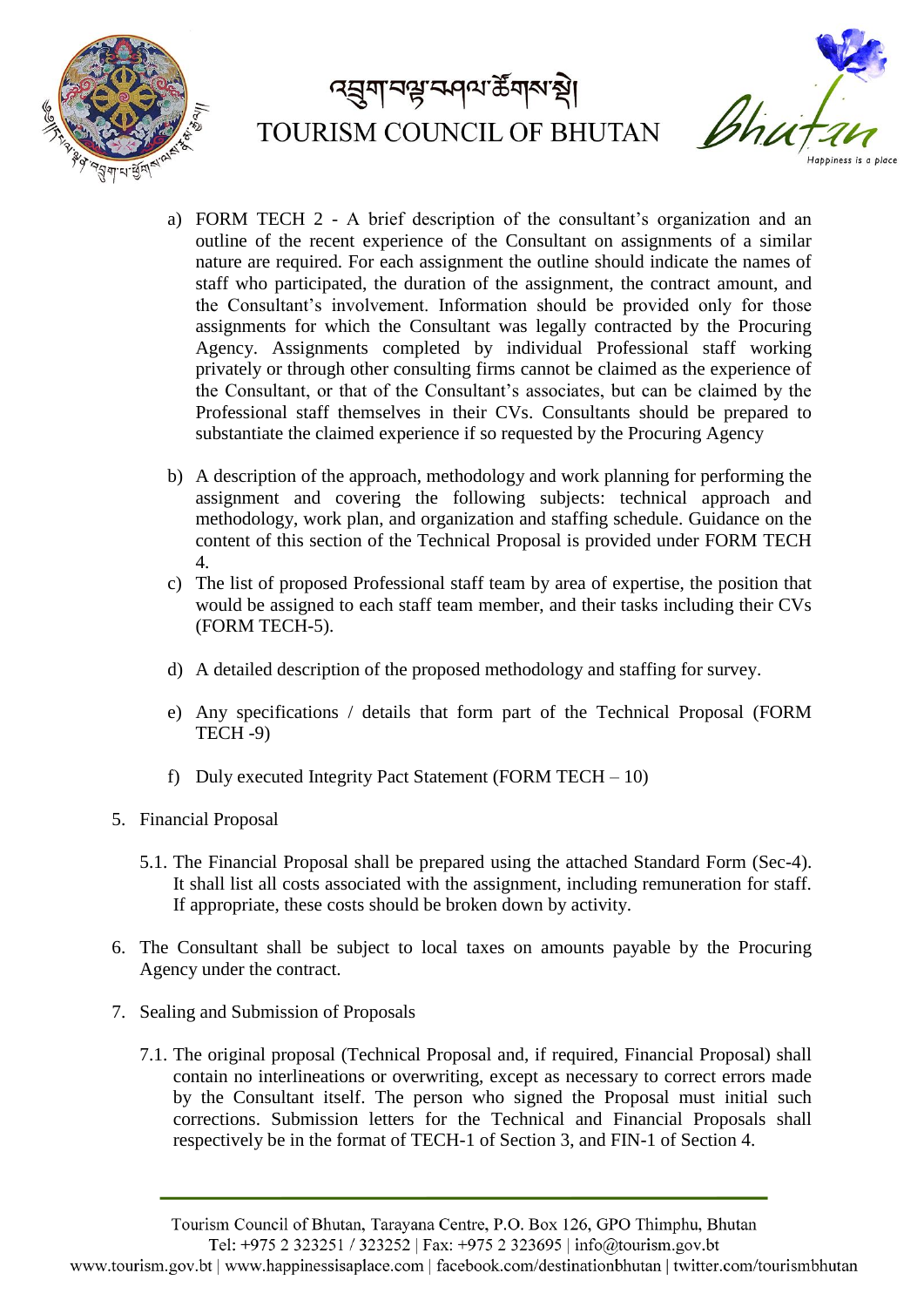



- 7.2. An authorized representative of the Consultant shall initial all pages of the original Technical and Financial Proposals. The authorization shall be in the form of a written power of attorney accompanying the Proposal or in any other form demonstrating that the representative has been duly authorized to sign. The signed Technical and Financial Proposals shall be marked "ORIGINAL".
- 7.3. The Technical Proposal shall be marked "ORIGINAL" or "COPY" as appropriate. The Technical Proposals shall be sent to the addresses referred to in paragraph 16.8 and in the number of copies indicated in the Data Sheet. All required copies of the Technical Proposal are to be made from the original. If there are discrepancies between the original and the copies of the Technical Proposal, the original shall govern.
- 7.4. The original and all copies of the Technical Proposal shall be placed in a sealed envelope clearly marked "TECHNICAL PROPOSAL" Similarly, the original Financial Proposal (if required under the selection method indicated in the Data Sheet) shall be placed in a sealed envelope clearly marked "FINANCIAL PROPOSAL" followed by the reference number and name of the assignment, and with a warning "**DO NOT OPEN**  WITH THE TECHNICAL PROPOSAL." The envelopes containing the Technical and Financial Proposals shall be placed into an outer envelope and sealed. This outer envelope shall bear the submission address, reference number and title of the assignment, and be clearly marked **"CONFIDENTIAL – DO NOT OPEN, EXCEPT IN THE PRESENCE OF THE APPOINTED OPENING OFFICIAL(S), BEFORE** [*insert the time and date of the submission deadline indicated in the Data Sheet*]". The Procuring Agency shall not be responsible for misplacement, loss or premature opening if the outer envelope is not sealed and/or marked as stipulated. This circumstance may be case for Proposal rejection. If the Financial Proposal is not submitted in a separate sealed envelope duly marked as indicated above, this will constitute grounds for declaring the Proposal non-responsive.
- 7.5. All inner envelops shall:
	- 7.5.1. Be signed across their seals by the person authorized to sign the Proposal on behalf of the Consultant; and
	- 7.5.2. Be marked "ORIGINAL" or "COPY"; and
	- 7.5.3. Indicate the name and address of the Consultant to enable the Proposal to be returned unopened in case it is declared late pursuant to paragraph 16.8
- 7.6. All inner and outer envelopes shall be sealed with adhesive or other sealant which will prevent re-opening.
- 7.7. The Proposals shall be delivered by hand or by registered post in sealed envelopes to the address/addresses indicated in the Data Sheet and received by the Procuring

Tourism Council of Bhutan, Tarayana Centre, P.O. Box 126, GPO Thimphu, Bhutan Tel: +975 2 323251 / 323252 | Fax: +975 2 323695 | info@tourism.gov.bt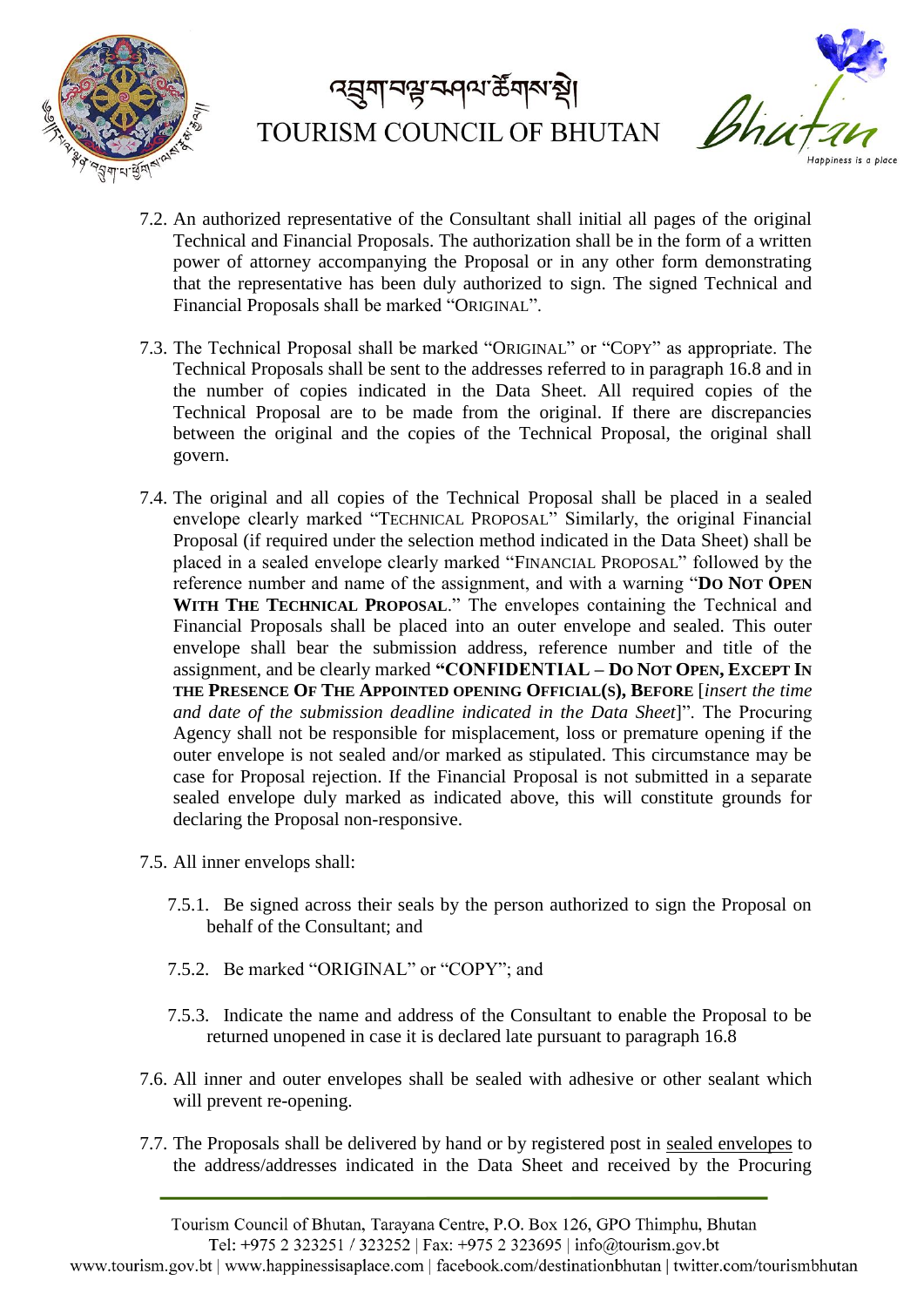



Agency no later than the time and the date indicated in the Data Sheet, or any extension to this date in accordance with paragraph 10.4. Any proposal received by the Procuring Agency after the deadline for submission shall be returned unopened.

- 7.8. Opening Proposals
	- 7.8.1. The Procuring Agency shall open the Technical Proposals after the closing date and time for submission of Proposals in the presence of bidders / representatives of the bidders. The Financial Proposals shall remain sealed and securely stored.
- 7.9. Evaluation of Technical Proposals
	- 7.9.1. The Evaluation Committee shall evaluate the Technical Proposal on the basis of their responsiveness to the Terms of Reference, applying the evaluation criteria, sub-criteria and points system specified in the Data Sheet. Proposals will be given a technical score (St). A proposal shall be rejected at this stage if it does not respond to aspects of the RFP, particularly Terms or Reference, or if it fails to achieve the minimum technical score indicated in the Data Sheet.
- 7.10. Public Opening and Evaluation of Financial Proposals
	- 7.10.1. After the technical evaluation is completed, the Procuring Agency shall inform the Consultants who have submitted proposals the technical scores obtained by their Technical Proposals, and shall notify those Consultants whose Proposals did not meet the minimum qualifying mark, or were considered non responsive to the RFP and TOR, that their Financial Proposals will be returned unopened after completing the selection process. The Procuring Agency shall simultaneously notify in writing those Consultants that have secured the minimum qualifying mark, the date, time and location for opening the Financial Proposals.
	- 7.10.2. Financial Proposals shall be opened publicly in the presence of the Consultants' representatives who choose to attend. The names of the Consultants and their technical scores shall be read aloud. The Financial Proposals of the Consultants who met the minimum qualifying mark will then be inspected to confirm that they have remained sealed and unopened. These Financial Proposals shall be then opened, and the following information read out and recorded:
		- (a) name of the Consultant;
		- (b) points awarded to the Technical Proposal; and
		- (c) total price of the Financial Proposal.
	- 7.10.3. The Procuring Agency shall prepare a record of the opening of the Financial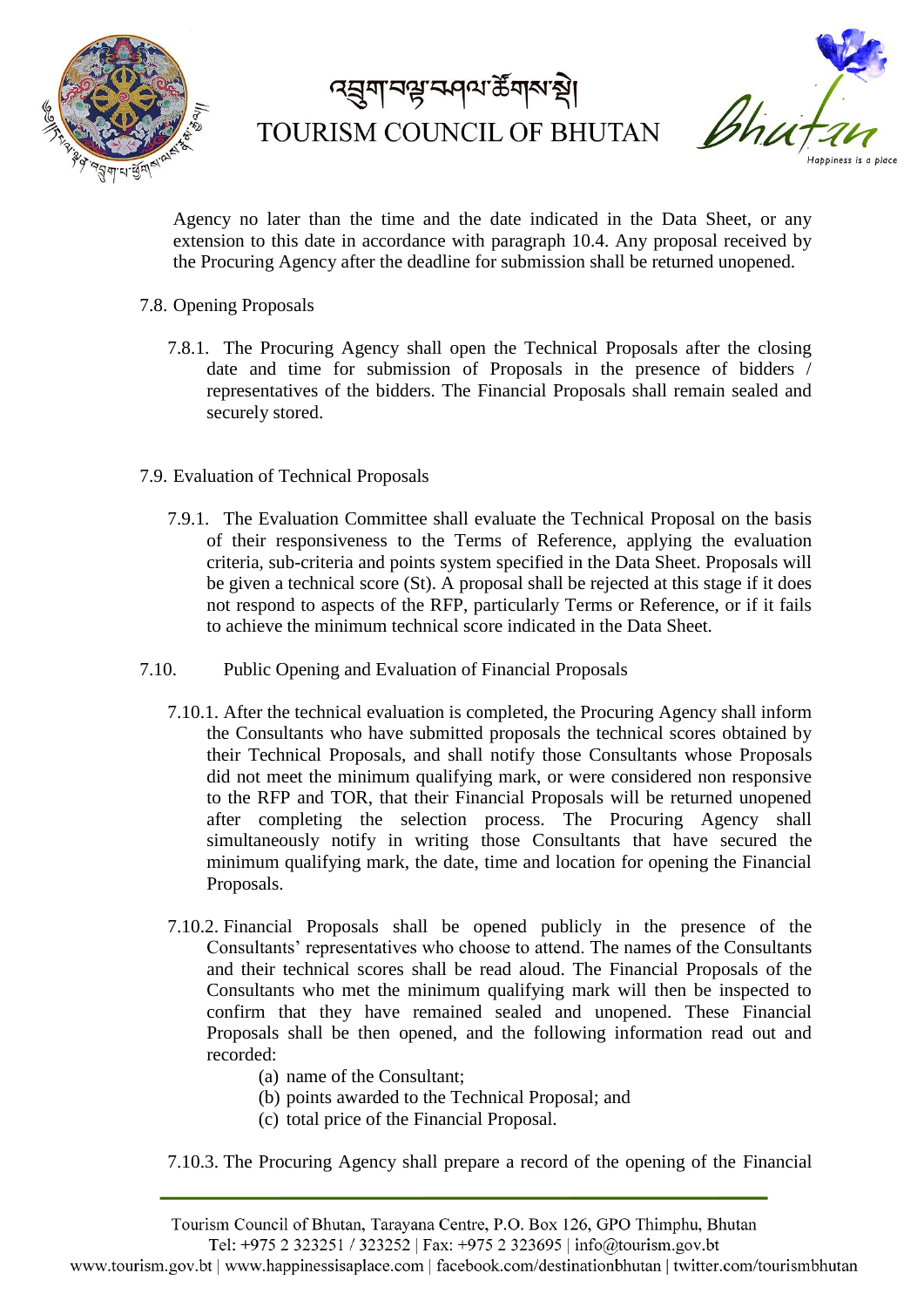



Proposals, which shall include information disclosed to those present in accordance with paragraph 7.10.2 above. The minutes shall include:

- (a) The assignment title and reference number
- (b) The date, time and place of opening of the Financial Proposal
- (c) The prices offered by the Consultants
- (d) The name and nationality of each Consultant
- (e) The name of attendees at the opening of the Financial Proposals, and of the Consultants they represent
- (f) The details of any complaints or other comments made by Consultants' representatives attending the opening of the Financial Proposals, including the names and signatures of the representatives making the complaint(s) and/or comment(s); and
- (g) The names, designations and signature of the members of the Proposal Opening Committee.
- 7.11. The Procuring Agency reserves the right to accept or reject any Proposals, and to annul the Request for Proposals process and reject all Proposals at any given time prior to Contract award, without thereby incurring any liability to Consultants.
- 7.12. The Procuring Agency shall notify the concerned Consultant whose proposal has been selected in writing.
- 7.13. (in the format in Sec-4- hereafter called the Letter of Intent to Award) that the Procuring Agency has intention to accept its proposal and the information regarding the name, address and amount of selected consultants shall be given all other consultants to submit the proposals. Such notification should be communicated in writing, including by cable, facsimile, telex or electronic mail to all the Consultants on the same day of dispatch. The Employer shall ensure that the same information is uploaded on their website on the same day of dispatch.
- 7.14. If no consultants submit an application within a period of ten (10) days of the notice provided after completing negotiations the Procuring Agency shall award the Contract to the selected Consultant.
- 7.15. Following the decision to award the Contract to the selected Consultant and upon receiving Acceptance Letter from the selected Consultant, the parties shall enter into a written Contract binding on both parties.

#### **Instructions to Consultant**

#### **Data Sheet**

| TTC<br>11 V | Details |  |
|-------------|---------|--|
| Paragraph   |         |  |
| Reference   |         |  |

Tourism Council of Bhutan, Tarayana Centre, P.O. Box 126, GPO Thimphu, Bhutan Tel: +975 2 323251 / 323252 | Fax: +975 2 323695 | info@tourism.gov.bt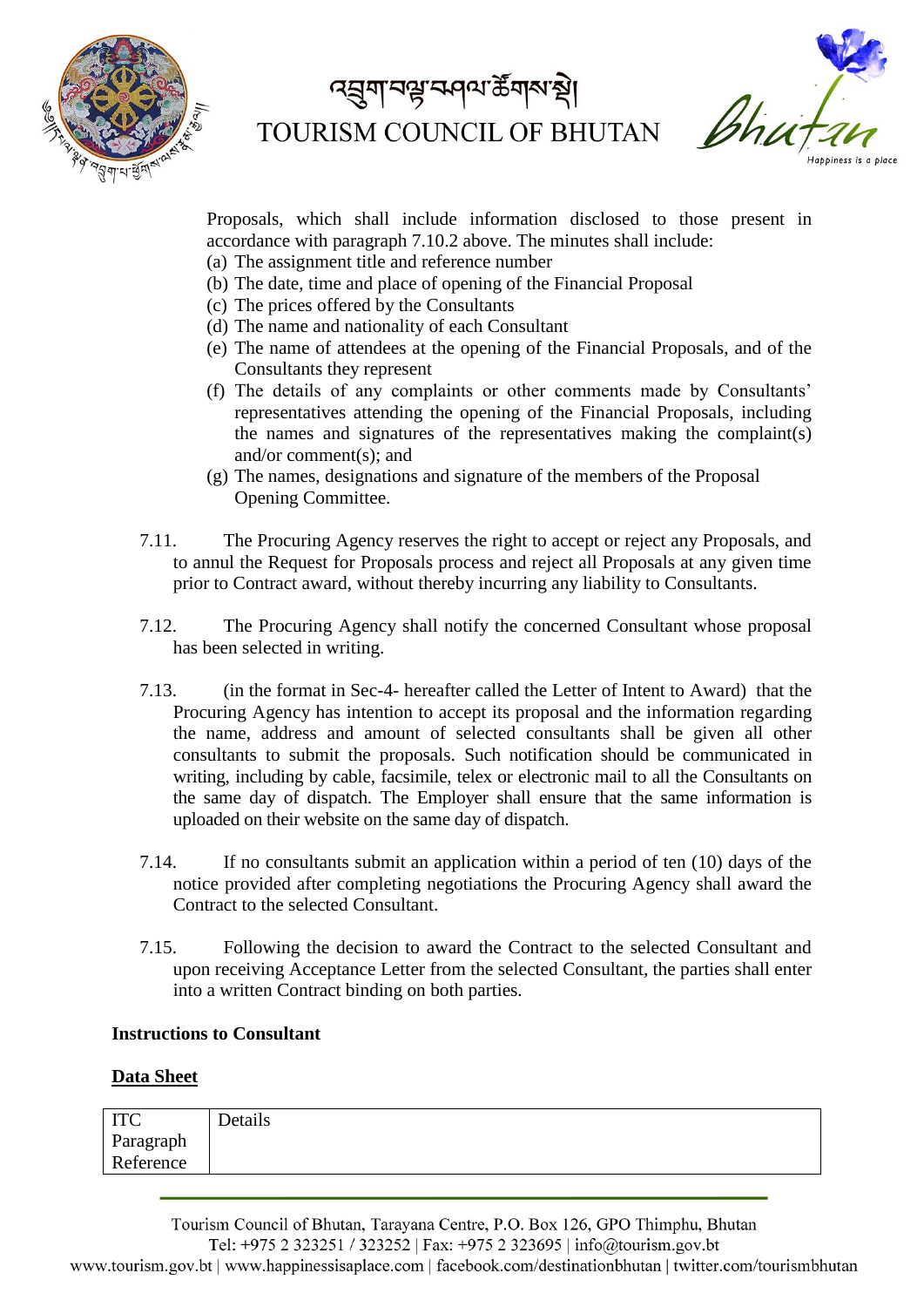

द्धुगानञ्जन्मवा के गारा थे। TOURISM COUNCIL OF BHUTAN



| 1              | Name of the Procuring Agency: Tourism Council of Bhutan                                    |
|----------------|--------------------------------------------------------------------------------------------|
|                |                                                                                            |
|                | Method of Selection: Quality and Cost Based Selection                                      |
| $\overline{2}$ | Financial Proposal to be submitted together with Technical Proposal in                     |
|                | separate envelope: YES                                                                     |
|                |                                                                                            |
|                | The name of the assignment is: TO STUDY THE STATUS AND SURVEY                              |
|                | TO REVIVE THE EAST -WEST TRAIL (MOVE FOR HEALTH WALK<br>TRAIL) FROM TRASHIGANG TO THIMPHU  |
|                |                                                                                            |
|                | The scope of the assignment and expected time of its completion are: Survey,               |
|                | including comprehensive report, coordinates, identify campsites, distance                  |
|                | between each campsites, tourists attraction (culture, nature, flora, fauna,                |
|                | wildlife, settlement along the trail and proposal for new route in place of                |
|                | those stretches affected by motor roads, etc).                                             |
|                |                                                                                            |
| 3              | A pre-proposal conference will be held: NO                                                 |
|                |                                                                                            |
|                | The Procuring Agency's representative is: Mr. Kinley Wangdi                                |
|                | Address: Infrastructure and Product Development Division, TCB, Tarayana                    |
|                | <b>Center, Chubachhu</b>                                                                   |
|                | Telephone: 323251/52 (extn.221) Fax: 323695                                                |
|                | E-mail: psamdup@tourism.gov.bt/kinleywang@tourism.gov.bt                                   |
| $\overline{4}$ | The Procuring Agency will provide the following inputs and                                 |
|                | facilities: (ref.TOR)                                                                      |
| 5              | The bidders shall submit a signed Integrity Pact: YES                                      |
| 6              | Proposals must remain valid 90 days after the submission date, i.e. until 25 <sup>th</sup> |
|                | <b>February 2017</b>                                                                       |
| 7              | Shortlisted Consultants may associate with other shortlisted Consultants: NO               |
| 8              | Proposals shall be submitted in the following language: ENGLISH                            |
| $\overline{Q}$ | The format of the Technical Proposal to be submitted is <b>Full Technical</b>              |
|                | <b>Proposal (FTP)</b>                                                                      |
| 10             | Training is a specific component of this assignment: NO                                    |
|                |                                                                                            |
| 11             | Consultant to state local costs in Ngultrum: YES                                           |
| 12             | Amounts payable by the Procuring Agency to the Consultant under the                        |
|                | Contract to be subject to local taxation: YES                                              |
|                | The applicable local taxes will be deducted at source by the Procuring Agency              |
| 13             | The Consultant must submit the original and one (1) copy of the Technical                  |
|                |                                                                                            |
|                | Proposal, and the original of the Financial Proposal                                       |

Tourism Council of Bhutan, Tarayana Centre, P.O. Box 126, GPO Thimphu, Bhutan

Tel: +975 2 323251 / 323252 | Fax: +975 2 323695 | info@tourism.gov.bt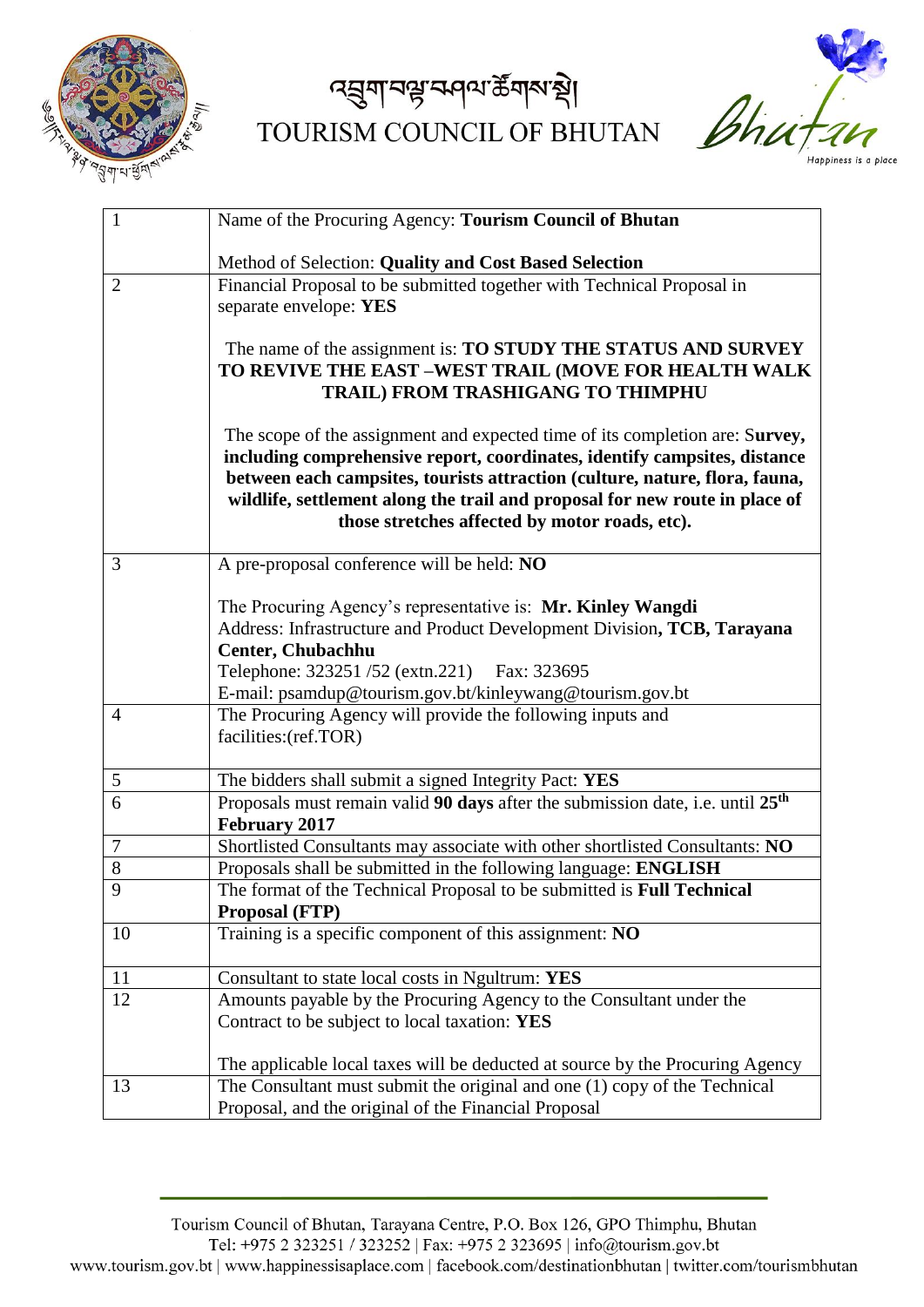

# द्धुगानञ्जन्मवा के गारा थे। TOURISM COUNCIL OF BHUTAN



| 14 | The Proposal submission address is: Chief, Infrastructure and Product<br><b>Development Division, TCB, Tarayana Center, Chubachhu</b>                                                                                                                                                                                                                                                                                              |               |                                   |
|----|------------------------------------------------------------------------------------------------------------------------------------------------------------------------------------------------------------------------------------------------------------------------------------------------------------------------------------------------------------------------------------------------------------------------------------|---------------|-----------------------------------|
|    | Proposals must be submitted no later than the following date and time: $25th$<br>November 2016, 1200 noon.                                                                                                                                                                                                                                                                                                                         |               |                                   |
| 15 | Criteria, Sub-criteria and the points system for the evaluation of Technical<br>Proposals                                                                                                                                                                                                                                                                                                                                          |               |                                   |
|    | <b>POINTS</b>                                                                                                                                                                                                                                                                                                                                                                                                                      |               |                                   |
|    | (1) The consultant's relevant experience for the assignment<br>(2) Adequacy of the proposed methodology and work plan proposed<br>(3) The qualification of the key staff proposed<br>(4) Transfer of knowledge<br>a) Relevance of training program (2.5)<br>b) Training approach and methodology (5)<br>c) Qualification of experts and trainers $(2.5)$<br>The extent of participation by nationals amongst key staff team<br>(5) |               | 10<br>20<br>50<br>10<br><b>10</b> |
|    |                                                                                                                                                                                                                                                                                                                                                                                                                                    | <b>Total:</b> | <b>100</b>                        |
|    | The points given to evaluation sub-criteria for qualifications of key-staff<br>proposed are:                                                                                                                                                                                                                                                                                                                                       |               |                                   |
|    |                                                                                                                                                                                                                                                                                                                                                                                                                                    | <b>POINTS</b> |                                   |
|    | <b>General Qualifications</b><br>Adequacy for the Project / Assignment                                                                                                                                                                                                                                                                                                                                                             | 30<br>65      |                                   |
|    | Experience & Language in Region                                                                                                                                                                                                                                                                                                                                                                                                    | 5             |                                   |
|    | <b>Total</b>                                                                                                                                                                                                                                                                                                                                                                                                                       | <b>100</b>    |                                   |
|    | The technical proposal should score at least 75 points out of 100 to be<br>considered for financial evaluation.                                                                                                                                                                                                                                                                                                                    |               |                                   |
|    | The weight $(T\%)$ given to the Technical Proposal is 60 percent                                                                                                                                                                                                                                                                                                                                                                   |               |                                   |
|    | The weight (F%) given to the Financial Proposal is 40 percent                                                                                                                                                                                                                                                                                                                                                                      |               |                                   |
| 16 | The currency is <b>Bhutanese Ngultrum</b>                                                                                                                                                                                                                                                                                                                                                                                          |               |                                   |
| 17 | Expected date for commencement of consulting services is 4 <sup>th</sup> week<br>November 2016                                                                                                                                                                                                                                                                                                                                     |               |                                   |

Tourism Council of Bhutan, Tarayana Centre, P.O. Box 126, GPO Thimphu, Bhutan

Tel: +975 2 323251 / 323252 | Fax: +975 2 323695 | info@tourism.gov.bt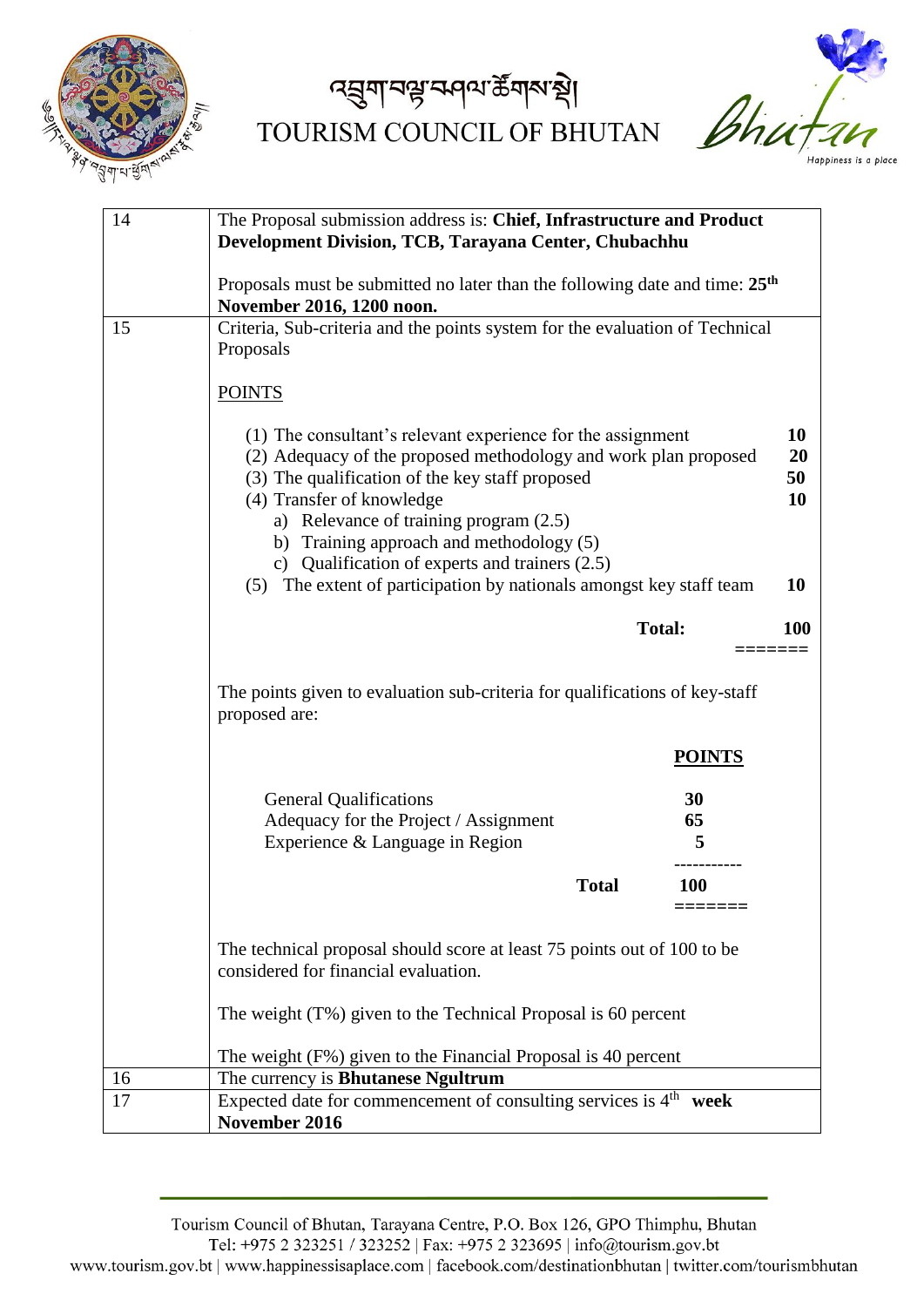

# ৰ্ঘ্ৰুণবিষ্ট কৰি ক্ষুদ্ৰ TOURISM COUNCIL OF BHUTAN



#### **Section 3: Technical Proposal Format**

1. Technical Proposal Submission Form

#### 2. Consultant's Organization and Experience

### **A – Consultant's Organization**

(Provide here a brief (two pages) description of the background and organization of your firm / entity and each associate for this assignment)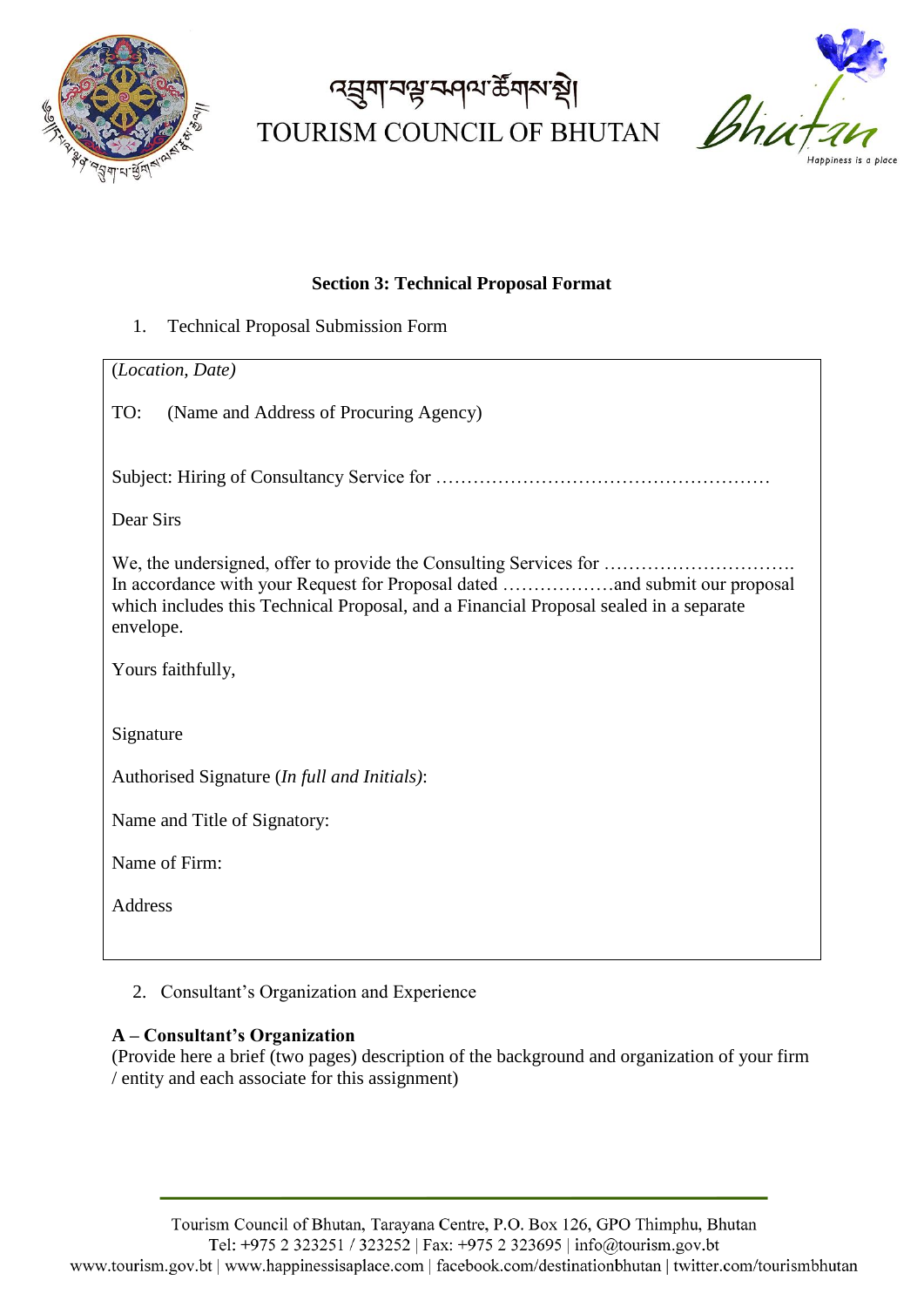

# ৰ্ঘ্ৰুণবিষ্ট কৰি ক্ষুদ্ৰ TOURISM COUNCIL OF BHUTAN



### **B – Consultant's Experience**

[*Using the format below, provide information on each assignment for which your firm, and each associate for this assignment, was legally contracted either individually as a corporate entity or as one of the major companies within an association, for carrying out consulting services similar to the ones requested under this assignment. Use 20 pages maximum, listing in the order of most recent first.*]

| Assignment name:                  | Approx. value of the contract (in BTN):                                              |
|-----------------------------------|--------------------------------------------------------------------------------------|
| Procuring Agency:                 | Duration of assignment (months):                                                     |
|                                   | Total number of staff months of the assignment:                                      |
| Address:                          | Approximate value of the services provided by your firm<br>under the contract (BTN): |
| Start date (month/year):          | Number of professional staff-months provided by associated                           |
| Completion date                   | Consultants:                                                                         |
| (month/year):                     |                                                                                      |
| Name<br>of                        | associated Name of senior professional staff of your firm involved and               |
| Consultants, if any:              | functions performed (indicate most significant profiles such                         |
|                                   | as Project Director/Coordinator, Team Leader):                                       |
| Narrative description of Project: |                                                                                      |
|                                   | Description of actual services provided by your staff within the assignment:         |

Firm's Name: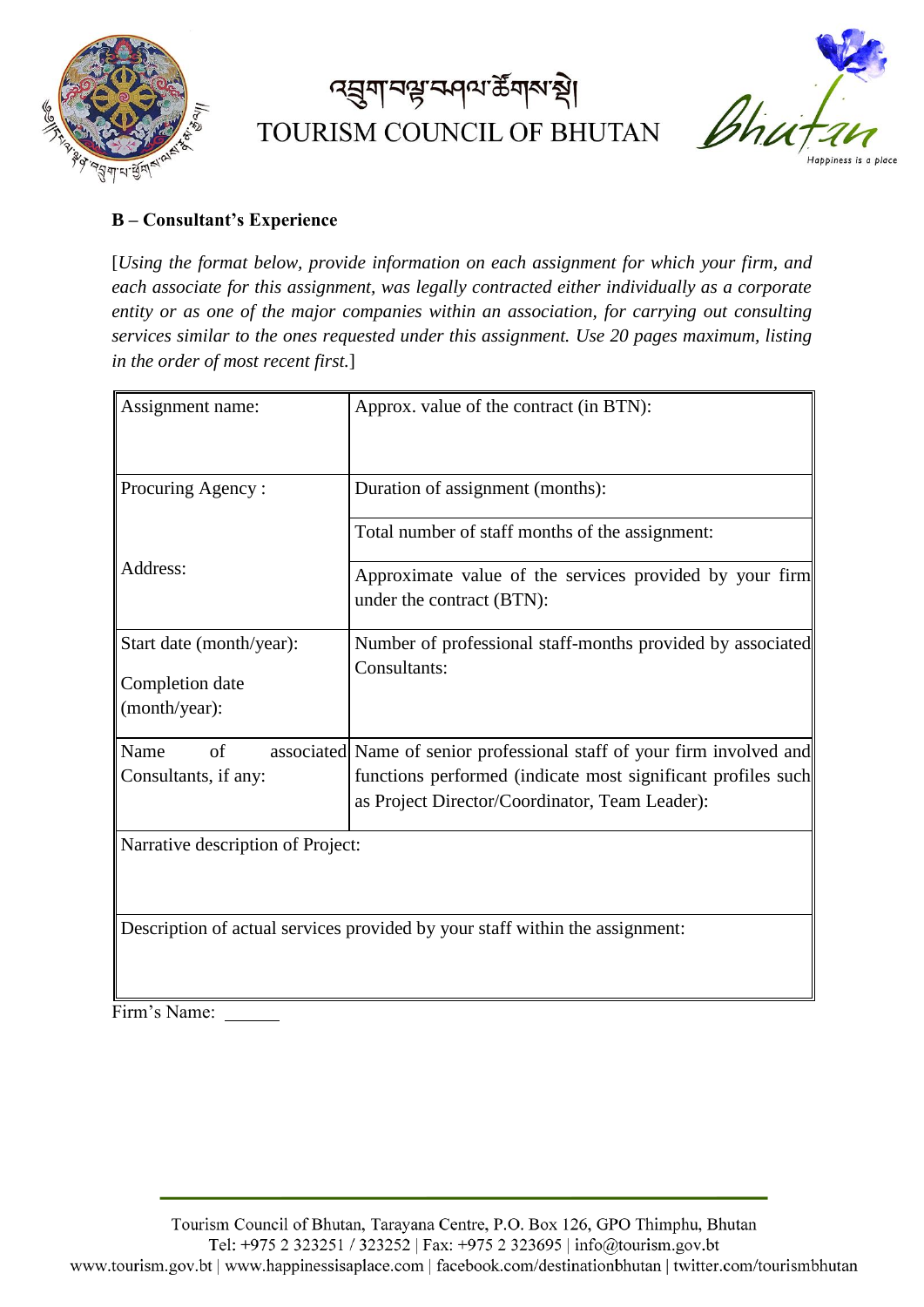

### ৰ্ঘ্ৰুণ বঙ্ক কৰি কুৱাৰ প্ৰা TOURISM COUNCIL OF BHUTAN



| 3. Format for Curriculum Vitae (CV) for proposed Key staff team |              |
|-----------------------------------------------------------------|--------------|
| <b>Proposed Position:</b>                                       |              |
| Name of Firm:                                                   |              |
| Name of Staff:                                                  |              |
| Profession:                                                     |              |
| Date of Birth:                                                  |              |
| Years with Firm:                                                | Nationality: |
| Membership of Professional Societies:                           |              |
| Detailed Tasks Assigned:                                        |              |
|                                                                 |              |

Key Qualifications: (Give an outline of staff member's experience and training most pertinent to tasks on assignment. Describe degree of responsibility held by staff member on relevant previous assignments and give dates and locations. Use up to half a page).

Education :( Summarize college/university and other specialized education of staff member, giving names of schools, dates attended and degrees obtained. Use up to a quarter page).

Employment Record :( Starting with present position, list in reversed order, every employment held. List all positions held by staff member since graduation, giving dates, names of employing organization, title of positions held and location of assignments. For experience in last ten years, also give types of activities performed and client references, where appropriate. Use up to three-quarters of a page).

Languages :( Indicate proficiency in speaking, reading and writing of each language by "excellent", "good", "fair", or "poor"). Certification:

I, the undersigned, certify that to the best of my knowledge and belief, this bio-data correctly describes me, my qualifications and my experience.

Date: Signature of Staff Member or Day/Month/Year authorized official from the firm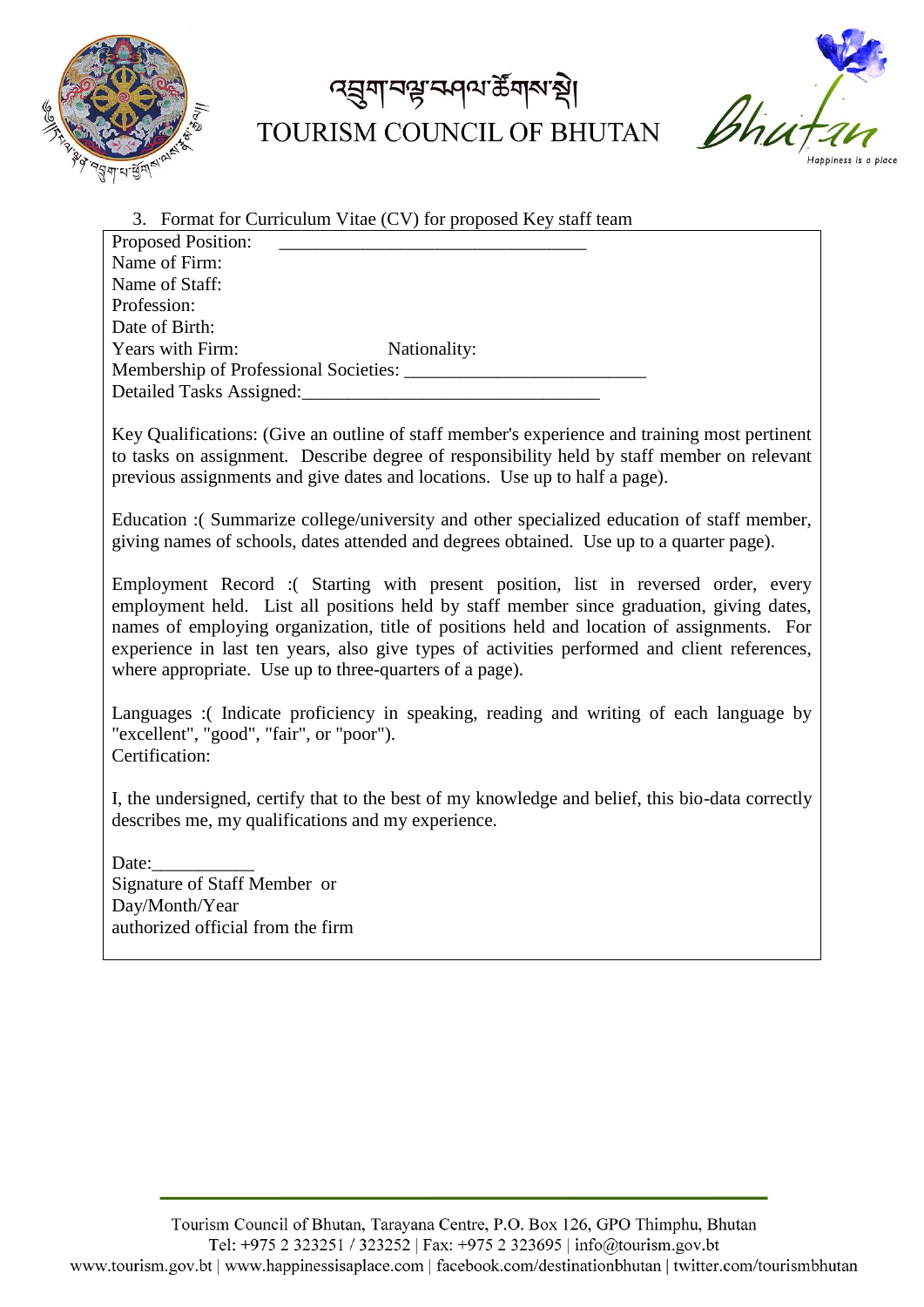

# <u>ব্রু</u>মাবণ্ড্র ক্ষান্য স্ট্রম্বা TOURISM COUNCIL OF BHUTAN



4. Composition and Task Assignment

| <b>Professional Staff</b> |      |                |          |                      |  |  |  |  |  |
|---------------------------|------|----------------|----------|----------------------|--|--|--|--|--|
| Name of Staff             | Firm | Area Expertise | Position | <b>Task Assigned</b> |  |  |  |  |  |
|                           |      |                |          |                      |  |  |  |  |  |
|                           |      |                |          |                      |  |  |  |  |  |
|                           |      |                |          |                      |  |  |  |  |  |
|                           |      |                |          |                      |  |  |  |  |  |
|                           |      |                |          |                      |  |  |  |  |  |

5. Description of the Approach, Methodology and Work Plan for performing the Assignment.

*Technical approach, methodology and work plan are key components of the Technical Proposal. You are suggested to present your Technical Proposal (inclusive of charts and diagrams) divided into the following three chapters:*

- *a) Technical Approach and Methodology,*
- *b) Work Plan, and*
- *c) Organization and Staffing,*

*a) Technical Approach and Methodology. In this chapter you should explain your understanding of the objectives of the assignment, approach to the services, methodology for carrying out the activities and obtaining the expected output, and the degree of detail of such output. You should highlight the problems being addressed and their importance, and explain the technical approach you would adopt to address them. You should also explain the methodologies you propose to adopt and highlight the compatibility of those methodologies with the proposed approach.*

*b) Work Plan. In this chapter you should propose the main activities of the assignment, their content and duration, phasing and interrelations, milestones (including interim approvals by the Procuring Agency), and delivery dates of the reports. The proposed work plan should be consistent with the technical approach and methodology, showing understanding of the TOR and ability to translate them into a feasible working plan. A list of the final documents, including reports and tables to be delivered as final output, should be included here. The work plan should be consistent with the Work Schedule of Form TECH-8.* 

*c) Organization and Staffing. In this chapter you should propose the structure and composition of your team. You should list the main disciplines of the assignment, the key expert responsible, and proposed technical and support staff.*]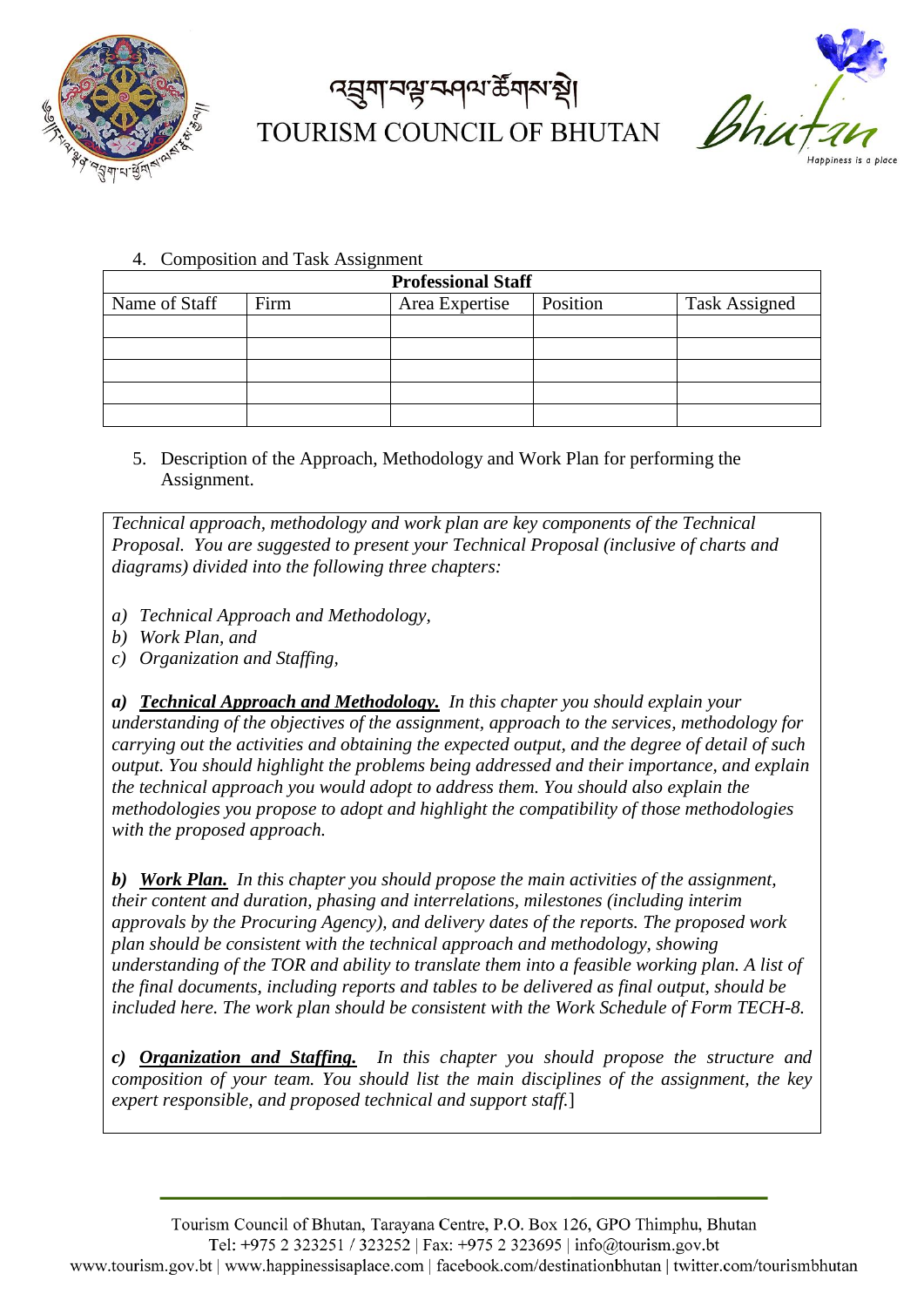

# द्मुगानञ्जन्मवा क्षेत्रारुखे। TOURISM COUNCIL OF BHUTAN



### 6. Staffing Schedule

| Name and Position | Number of Months |  |  |  |  |  |  |  |  |
|-------------------|------------------|--|--|--|--|--|--|--|--|
|                   |                  |  |  |  |  |  |  |  |  |
|                   |                  |  |  |  |  |  |  |  |  |
|                   |                  |  |  |  |  |  |  |  |  |
|                   |                  |  |  |  |  |  |  |  |  |

### 7. Work Schedule

| # | Activity | Months |   |  |  |  |   |   |  |  |  |
|---|----------|--------|---|--|--|--|---|---|--|--|--|
|   |          |        | ∸ |  |  |  | O | − |  |  |  |
|   |          |        |   |  |  |  |   |   |  |  |  |
|   |          |        |   |  |  |  |   |   |  |  |  |
|   |          |        |   |  |  |  |   |   |  |  |  |

• Indicate all main activities of the assignment, including delivery of reports (e.g.: inception, interim and final reports)

### 8. Integrity Pact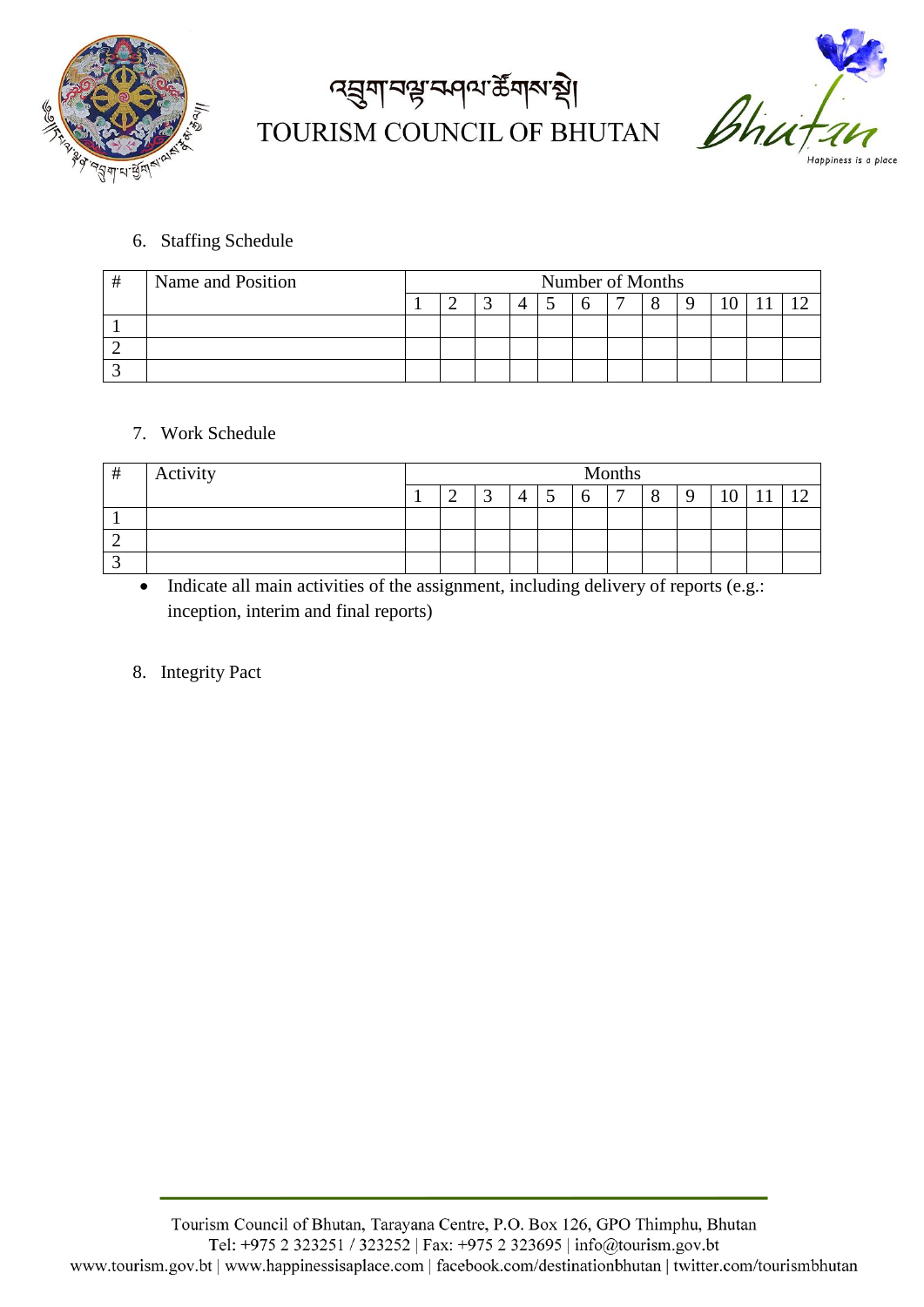

# *ব*র্মুনা বঙ্গ ক্রান ক্রী TOURISM COUNCIL OF BHUTAN



### **INTEGRITY PACT**

#### **1 General:**

Whereas *(Name of head of the procuring agency or his/her authorized representative, with power of attorney)* representing the (*Name of procuring agency*), Royal Government of Bhutan, hereinafter referred to as the **"Employer"** on one part, and *(Name of bidder or his/her authorized representative, with power of attorney)* representing M/s. (*Name of firm*), hereinafter referred to as the **"Bidder"** on the other part hereby execute this agreement as follows:

This agreement shall be a part of the standard bidding document, which shall be signed by both the parties at the time of purchase of bidding documents and submitted along with the tender document. This IP is applicable only to "**large**" scale works, goods and services, the threshold of which will be announced by the government from time to time. The signing of the IP shall not apply to framework contracting such as annual office supplies etc.

#### **2 Objectives:**

Whereas, the Employer and the Bidder agree to enter into this agreement, hereinafter referred to as IP, to avoid all forms of corruption or deceptive practice by following a system that is fair, transparent and free from any influence/unprejudiced dealings in the **bidding process**<sup>1</sup> and **contract administration**<sup>2</sup> , with a view to:

- 2.1 Enabling the Employer to obtain the desired contract at a reasonable and competitive price in conformity to the defined specifications of the works or goods or services; and
- 2.2 Enabling bidders to abstain from bribing or any corrupt practice in order to secure the contract by providing assurance to them that their competitors will also refrain from bribing and other corrupt practices.
- **3. Scope:**

**.** 

The validity of this IP shall cover the bidding process and contract administration period.

#### **4. Commitments of the Employer:**

The Employer Commits itself to the following:-

 $1$  Bidding process, for the purpose of this IP, shall mean the procedures covering tendering process starting from bid preparation, bid submission, bid processing, and bid evaluation.

<sup>&</sup>lt;sup>2</sup> Contract administration, for the purpose of this IP, shall mean contract award, contract implementation, unauthorized sub-contracting and contract handing/taking over.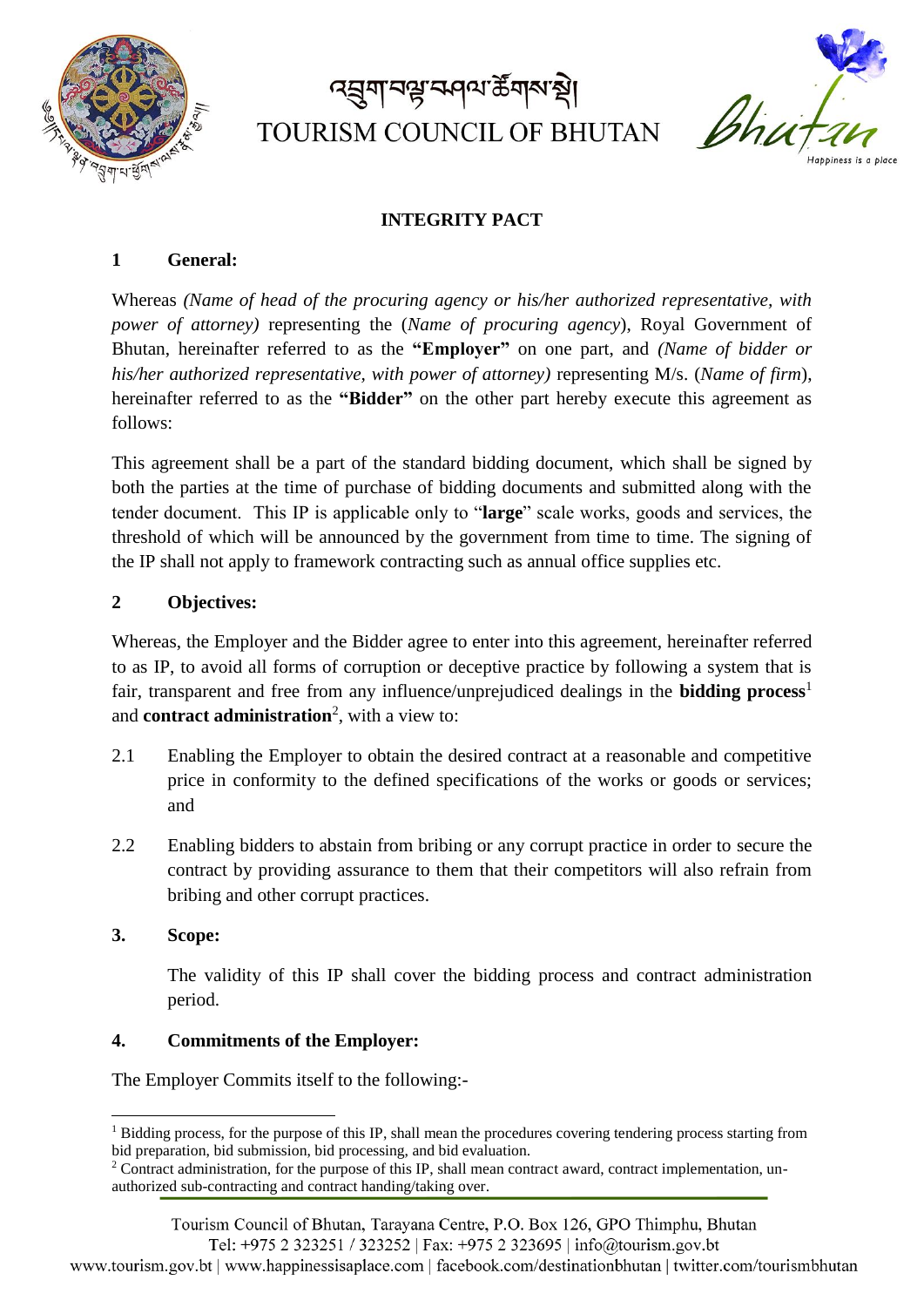



- 4.1 The Employer hereby undertakes that no officials of the Employer, connected directly or indirectly with the contract, will demand, take a promise for or accept, directly or through intermediaries, any bribe, consideration, gift, reward, favor or any material or immaterial benefit or any other advantage from the Bidder, either for themselves or for any person, organization or third party related to the contract in exchange for an advantage in the bidding process and contract administration.
- 4.2 The Employer further confirms that its officials shall not favor any prospective bidder in any form that could afford an undue advantage to that particular bidder in the bidding process and contract administration and will treat all Bidders alike.
- 4.3 Officials of the Employer, who may have observed or noticed or have reasonable suspicion shall report to the head of the employing agency or an appropriate government office any violation or attempted violation of clauses 4.1 and 4.2.
- 4.4 Following report on violation of clauses 4.1 and 4.2 by official (s), through any source, necessary disciplinary proceedings, or any other action as deemed fit, including criminal proceedings shall be initiated by the Employer and such a person shall be debarred from further dealings related to the bidding process and contract administration.

### **5. Commitments of Bidders**

The Bidder commits himself/herself to take all measures necessary to prevent corrupt practices, unfair means and illegal activities during any stage of the bidding process and contract administration in order to secure the contract or in furtherance to secure it and in particular commits himself/herself to the following :-

- 5.1 The Bidder shall not offer, directly or through intermediaries, any bribe, gift, consideration, reward, favor, any material or immaterial benefit or other advantage, commission, fees, brokerage or inducement to any official of the Employer, connected directly or indirectly with the bidding process and contract administration, or to any person, organization or third party related to the contract in exchange for any advantage in the bidding process and contract administration.
- 5.2 The Bidder shall not collude with other parties interested in the contract to manipulate in whatsoever form or manner, the bidding process and contract administration.
- 5.3 If the bidder(s) have observed or noticed or have reasonable suspicion that the provisions of the IP have been violated by the procuring agency or other bidders, the bidder shall report such violations to the head of the procuring agency.

Tourism Council of Bhutan, Tarayana Centre, P.O. Box 126, GPO Thimphu, Bhutan

Tel: +975 2 323251 / 323252 | Fax: +975 2 323695 | info@tourism.gov.bt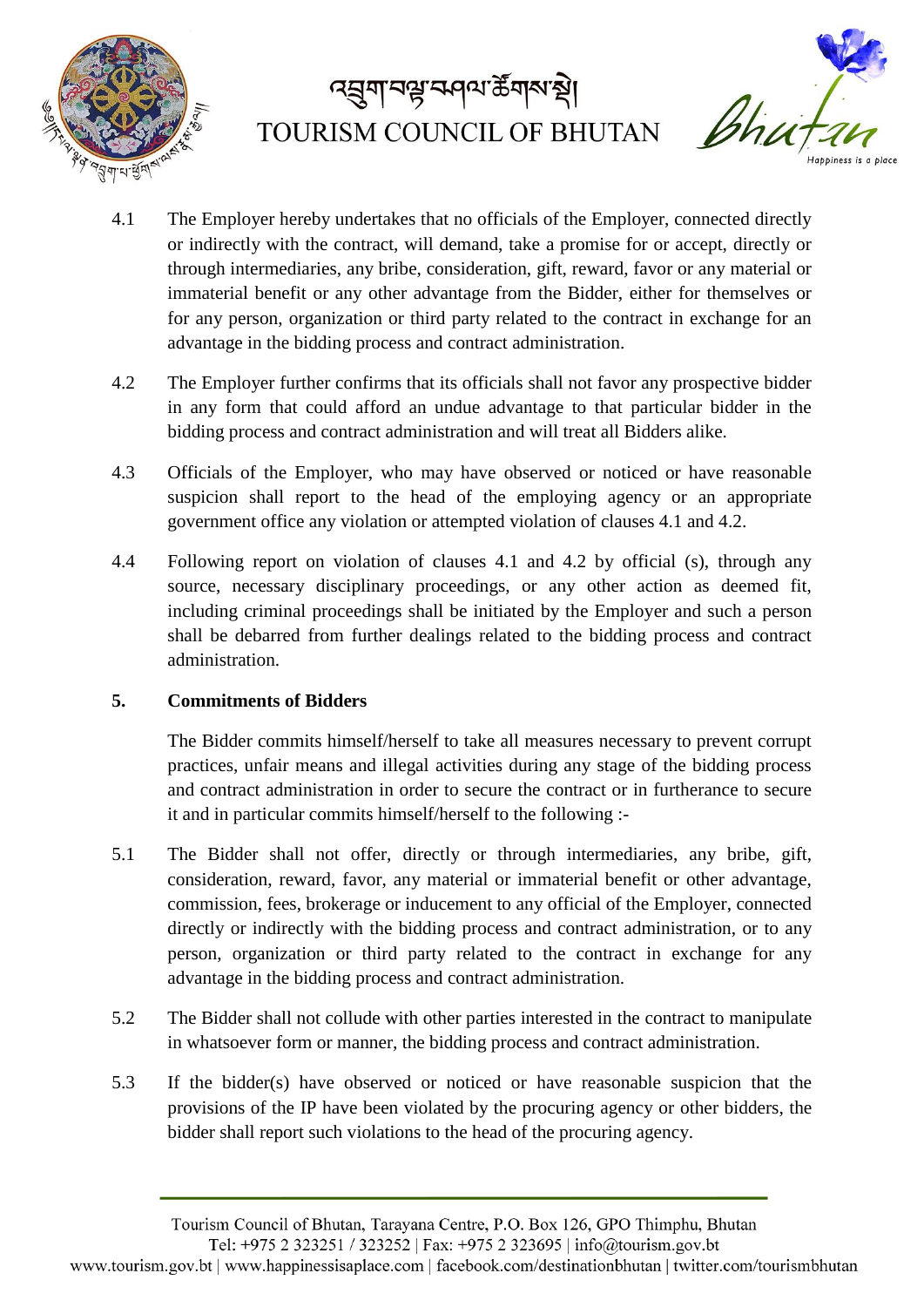

# *ব*র্মুনা বঙ্গ ক্রান ক্রী TOURISM COUNCIL OF BHUTAN



#### **6. Sanctions for Violation:**

The breach of any of the aforesaid provisions shall result in administrative charges or penal actions as per the relevant rules and laws.

- 6.1 The breach of the IP or commission of any offence (forgery, providing false information, mis-representation, providing false/fake documents, bid rigging, bid steering or coercion) by the Bidder, or any one employed by him, or acting on his/her behalf (whether with or without the knowledge of the Bidder), shall be dealt with as per the terms and conditions of the contract and other provisions of the relevant laws, including De-barment Rules.
- 6.2 The breach of the IP or commission of any offence by the officials of the procuring agency shall be dealt with as per the rules and laws of the land in vogue.

#### **7. Monitoring and Administration:**

- 7.1 The respective procuring agency shall be responsible for administration and monitoring of the IP as per the relevant laws.
- 7.2 The bidder shall have the right to appeal as per the arbitration mechanism contained in the relevant rules.

We, hereby declare that we have read and understood the clauses of this agreement and shall abide by it.

The parties hereby sign this Integrity Pact at *(place)* \_\_\_\_\_\_\_\_\_\_\_\_ on *(date) \_\_\_\_\_\_\_\_\_\_*



| Affix |  |
|-------|--|
| Legal |  |
| Stamp |  |

#### EMPLOYER BIDDER/REPRESENTATIVE

| CID:     |  |  | CID: |          |  |  |  |  |
|----------|--|--|------|----------|--|--|--|--|
| Witness: |  |  |      | Witness: |  |  |  |  |

Tourism Council of Bhutan, Tarayana Centre, P.O. Box 126, GPO Thimphu, Bhutan

Tel: +975 2 323251 / 323252 | Fax: +975 2 323695 | info@tourism.gov.bt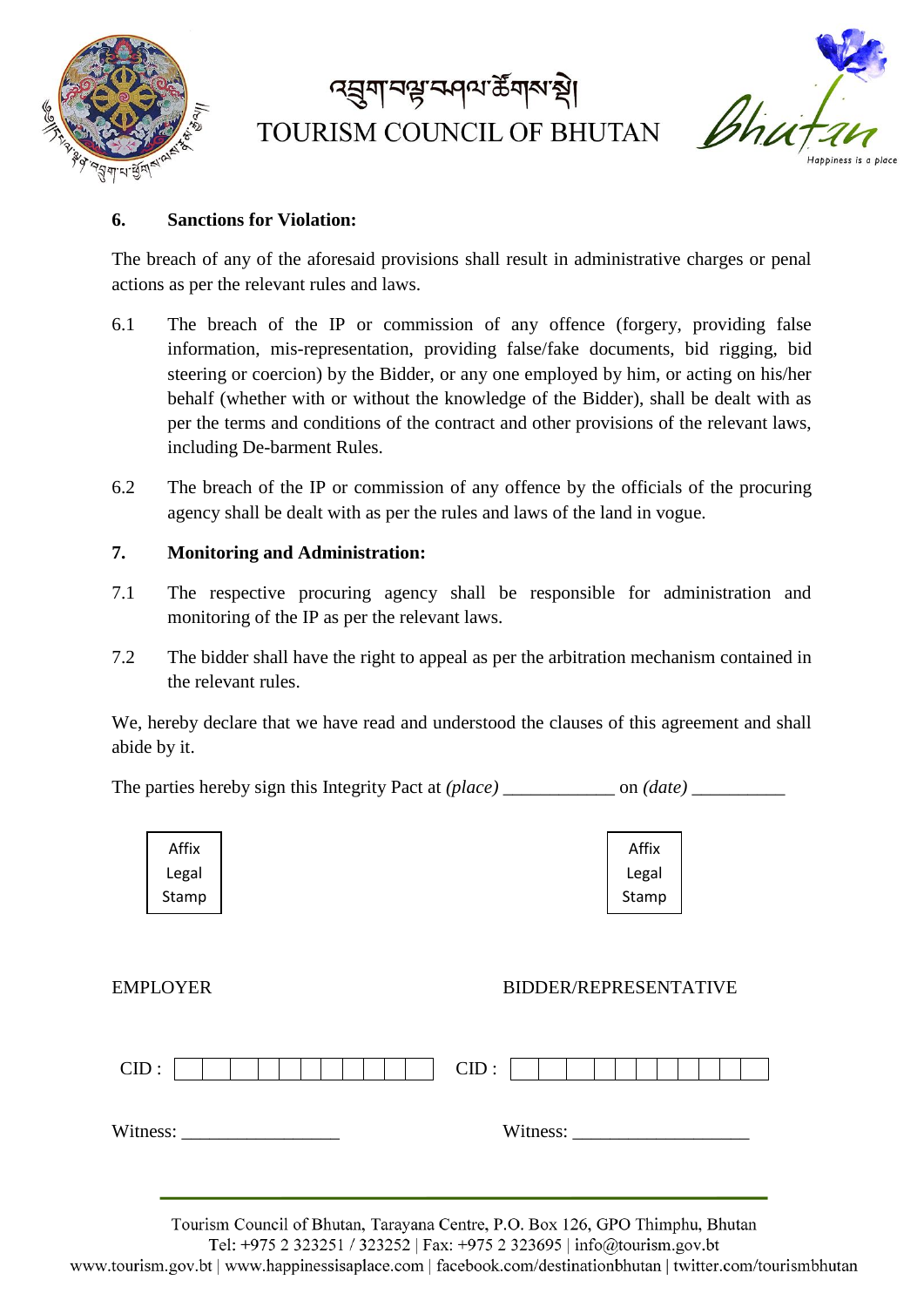

# द्मुगानञ्जन्मवा क्षेत्रारुखे। TOURISM COUNCIL OF BHUTAN



| Name: | Name: |
|-------|-------|
| CID:  | CID:  |

#### **Section 4 – Financial Proposal Format**

1. Financial Proposal Submission Form

| <b>Location and Date</b>                                                                                                                                                                                                                                     |
|--------------------------------------------------------------------------------------------------------------------------------------------------------------------------------------------------------------------------------------------------------------|
| TO: (Name and address of Procuring Agency)                                                                                                                                                                                                                   |
|                                                                                                                                                                                                                                                              |
| Dear Sirs                                                                                                                                                                                                                                                    |
| We, the undersigned, offer to provide the Consulting Services for<br>In accordance with your Request for Proposal dated and submit our Financial<br>Proposal. Our attached Financial Proposal is for the sum of $(Insert amount(s) in words and$<br>figure). |
| Yours faithfully,                                                                                                                                                                                                                                            |
| Signature                                                                                                                                                                                                                                                    |
| Authorised Signature (In full and Initials):                                                                                                                                                                                                                 |
| Name and Title of Signatory:                                                                                                                                                                                                                                 |
| Name of Firm:                                                                                                                                                                                                                                                |
| Address                                                                                                                                                                                                                                                      |
|                                                                                                                                                                                                                                                              |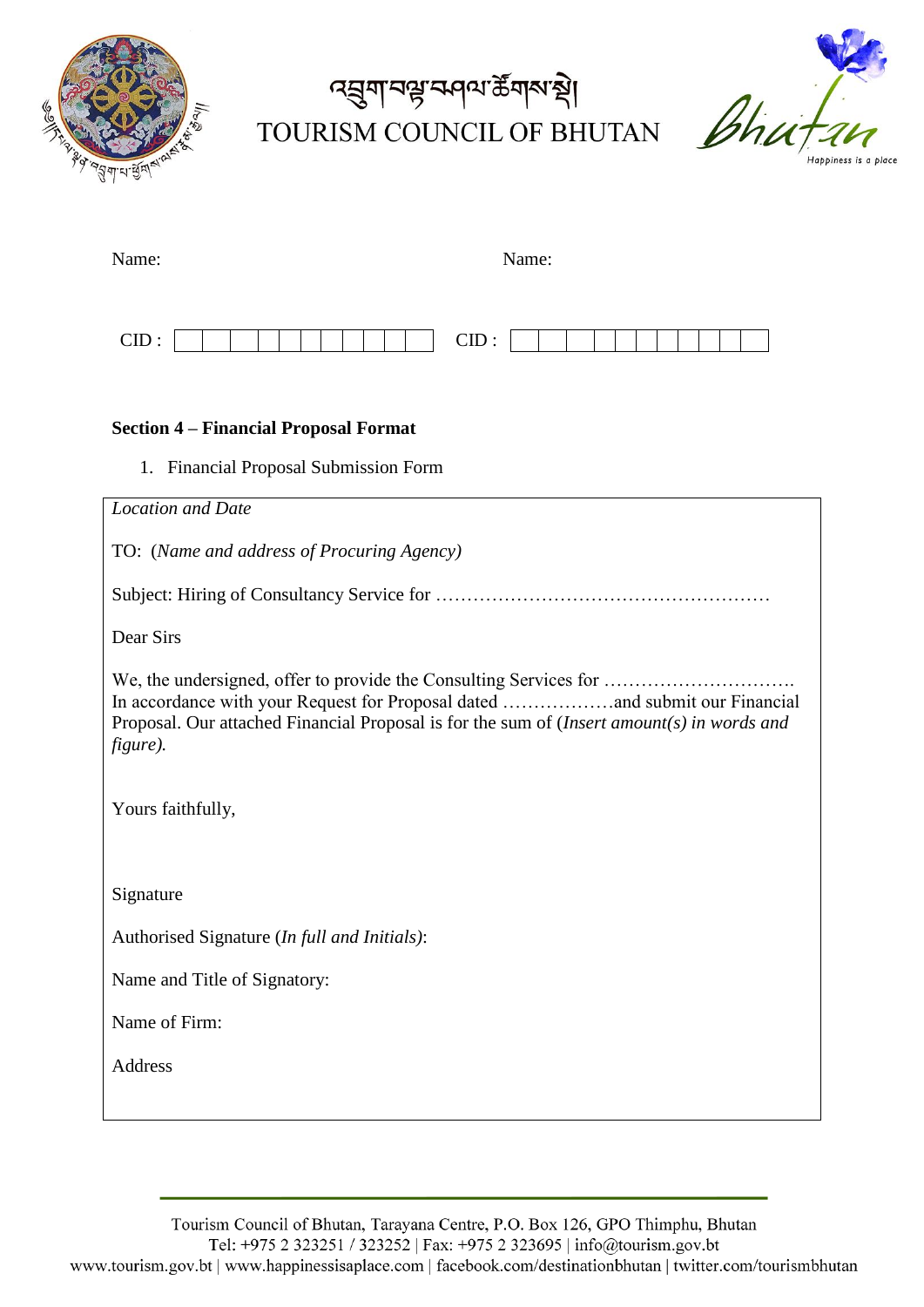

# द्मुगानञ्जन्मवा के गारा थे। TOURISM COUNCIL OF BHUTAN



2. Summary of Costs

| <b>Item</b>                       |  |
|-----------------------------------|--|
| Total Costs of Financial Proposal |  |

3. Breakdown of Costs by Activity

| <b>Cost Component</b> | <b>Costs</b> |
|-----------------------|--------------|
|                       |              |
|                       |              |
|                       |              |
|                       |              |

**Section 5 – Terms of Reference (TOR)**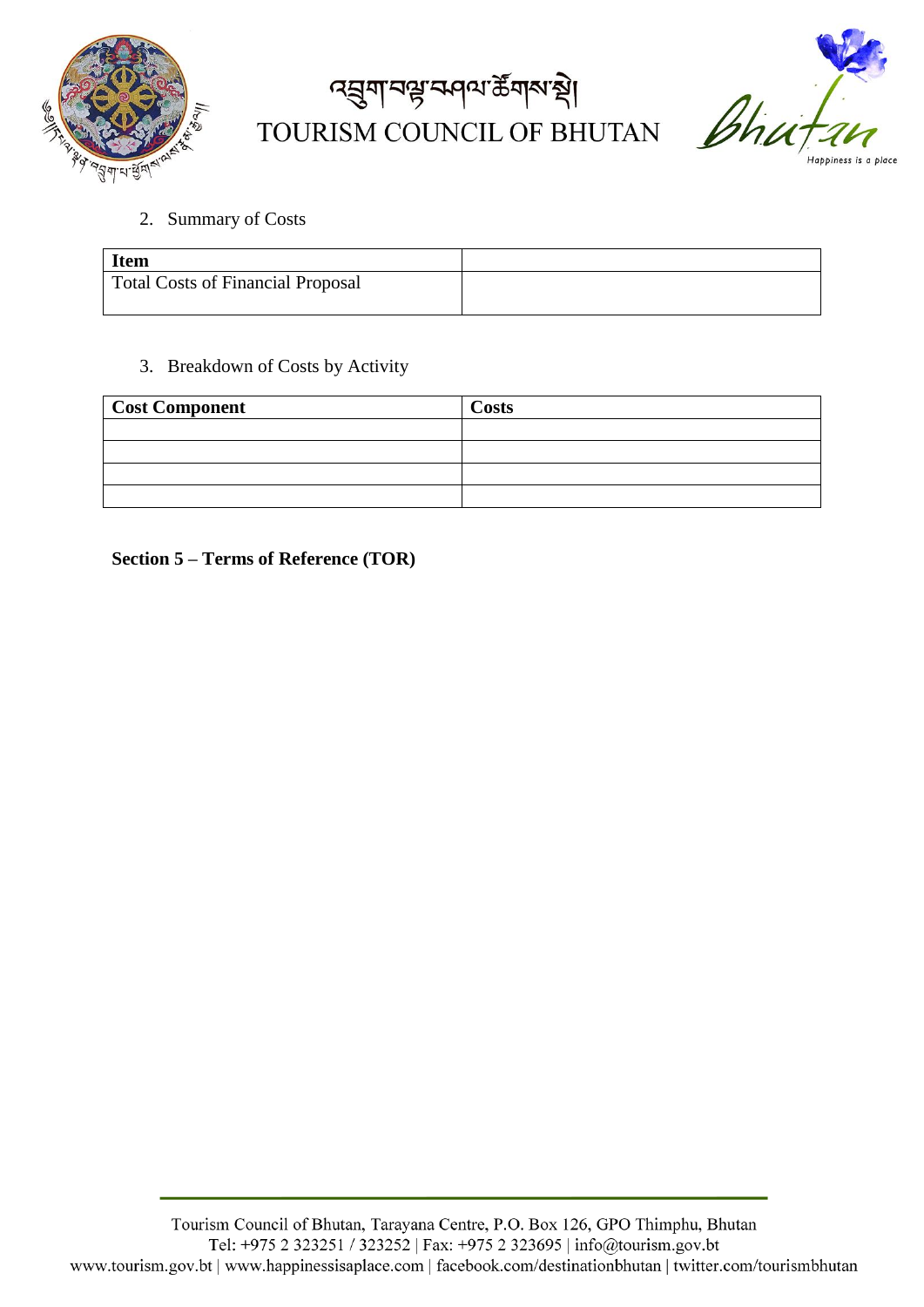

# त्सुगानञ्जज्ञमण्डामारुषे। TOURISM COUNCIL OF BHUTAN

Bhu

#### **TERMS OF REFERENCE**

**FOR** 

### **TO STUDY THE STATUS AND SURVEY THE REVIVE OF EAST –WEST TRAIL (MOVE FOR HEALTH WALK TRAIL) FROM TRASHIGANG TO THIMPHU**

#### **TERMS OF REFERENCE (ToR) FOR HIRING OF CONSULTANCY SERVICE:**

#### **1. BACKGROUND:**

The Infrastructure and Product Development Division under the Tourism Council of Bhutan (TCB) is responsible for development of tourism related infrastructure such as construction/maintenance of trek routes and campsites, roadside amenities including and restrooms in the country.

With the increasing number of tourists visiting the country every year due to the multiple initiatives implemented by the government, there is a need to improve trek routes and campsites and integrated tourism infrastructure with restrooms area in order to provide better quality services and facilities to the visitors.

### **2. OBJECTIVE:**

The main objective of hiring a consultancy service is to revive the east-west trail(Move for Health Walk Trail) for tourism purposes. The assignment will seek to study the current state of the trail (**move for health walk trail**) including requirements for development of route, settlements along the trail and proposal for new route in place of those stretches affected by motor roads, campsites, bridges, etc.

### **3. DETAILED OUTLINE OF THETASKS TO BE CARRIED OUT:**

- i. The firm shall undertake field visit to survey the East West (**Move for Health Walk Trail)** from Trashigang to Thimphu.
- ii. The consultant shall survey including the settlements along the trails and propose new route in place of those stretches affected by motor roads from East-West (**Move for Health Walk Trail)** from Trashigang to Thimphu.
- iii. The firm shall prepare cost estimates for revival of the routes, including trails, campsites, bridges and other necessary facilities.
- iv. The consultant shall submit necessary recommendations as per the field visit.

### **4. SCHEDULE FOR COMPLETION OF TASKS:**

The assignment should be completed as per the following schedule.

**Survey – 3 rd week of December 2016**

Tel: +975 2 323251 / 323252 | Fax: +975 2 323695 | info@tourism.gov.bt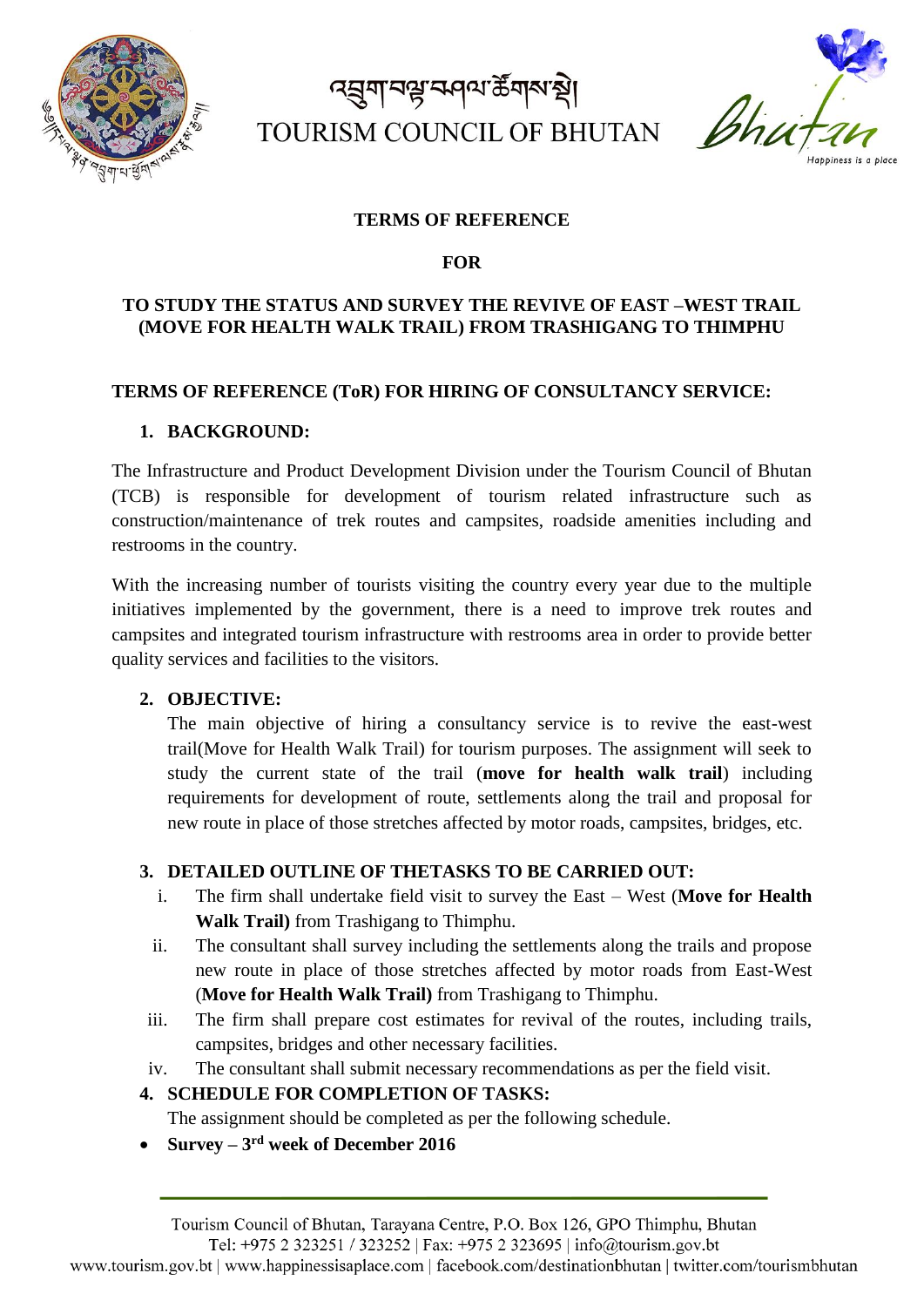

ৰ্ঘ্ৰুণ বঙ্ক কৰি কুৱাৰ প্ৰা TOURISM COUNCIL OF BHUTAN



**Submission of report 4th week of December 2016**

### **5. FINAL OUTPUTS(THAT WILL BE REQUIRED BY THE TCB FROM THE CONSULTANT**

The consultant is expected to deliver the following outputs under the current contract:

### **5.1 Comprehensive survey report**

The following guidelines should be followed while preparing/submitting the survey report. The report should comprise of descriptions, photos, coordinates, elevations, and maps of the trails, campsites, settlements along the trail and propose new route in place in those stretches affected by motor roads and other facilities.

- i. Introduction
	- a. Background
	- b. Objective
	- c. Methodology/approach

(Under this section please provide a description of the above mentioned topics)

- ii. East-west trail(Move for Health Walk Trail)
	- a. Map and feasibility study
	- b. Description of the east-west trail(Move for Health Walk Trail)

(This section should give an overview of the east-west trail with description and map showing the trails, coordinates /location of the tourism attractions, highest points /elevations etc.)

- iii. Findings
	- a. Dzongkhag wise (eg. Trashigang)
		- i. Map and feasibility study
		- ii. Physical description
		- iii. Flora and Fauna
			- 1. Trek routes
			- 2. Hikes
			- 3. Special interest
		- iv. Cultural
			- 1. Communities
			- 2. Festivals

Tourism Council of Bhutan, Tarayana Centre, P.O. Box 126, GPO Thimphu, Bhutan

Tel: +975 2 323251 / 323252 | Fax: +975 2 323695 | info@tourism.gov.bt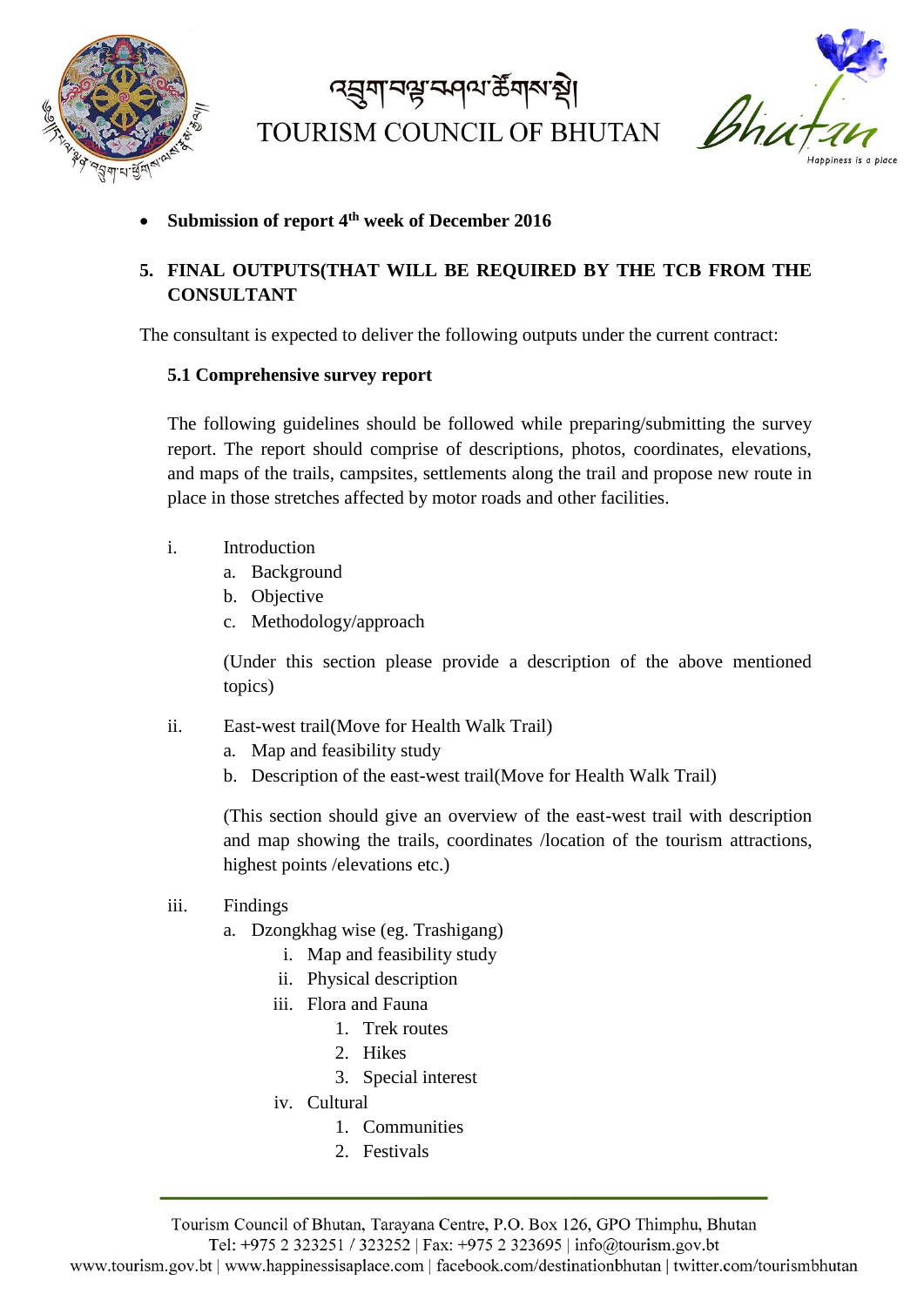

# द्मुगानञ्जन्मवारा के गारा स् TOURISM COUNCIL OF BHUTAN



- 3. Others
- v. Tourism Infrastructure
	- 1. Existing Home stays, trail, campsites, restrooms, etc.
	- 2. Required / potential homestays, trails, bridges, restrooms etc.
	- 3. Other supporting infrastructure requirement / available
	- 4. Settlement along the trail and proposal for new route in place of those stretches affected by motor roads.
- b. Dzongkhag wise (eg. Mongar)
	- i. Map and feasibility study
	- ii. Physical description
	- iii. Flora and Fauna
		- 1. Trek routes
		- 2. Hikes
		- 3. Special interest
	- iv. Cultural
		- 1. Communities
		- 2. Festivals
		- 3. Others
	- v. Tourism Infrastructure
		- 1. Existing Home stays, trail, campsites, restrooms, etc.
		- 2. Required / potential home stays, trails, bridges, restrooms etc.
		- 3. Other supporting infrastructure requirement / available
		- 4. Settlement along the trail and proposal for new route in place of those stretches affected by motor roads.
- c. Dzongkhag wise (eg. Bumthang)
	- i. Map and feasibility study
	- ii. Physical description
	- iii. Flora and Fauna
		- 1. Trek routes
		- 2. Hikes
		- 3. Special interest
	- iv. Cultural
		- 1. Communities
		- 2. Festivals
		- 3. Others
	- v. Tourism Infrastructure
		- 1. Existing Home stays, trail, campsites, restrooms, etc.

Tel: +975 2 323251 / 323252 | Fax: +975 2 323695 | info@tourism.gov.bt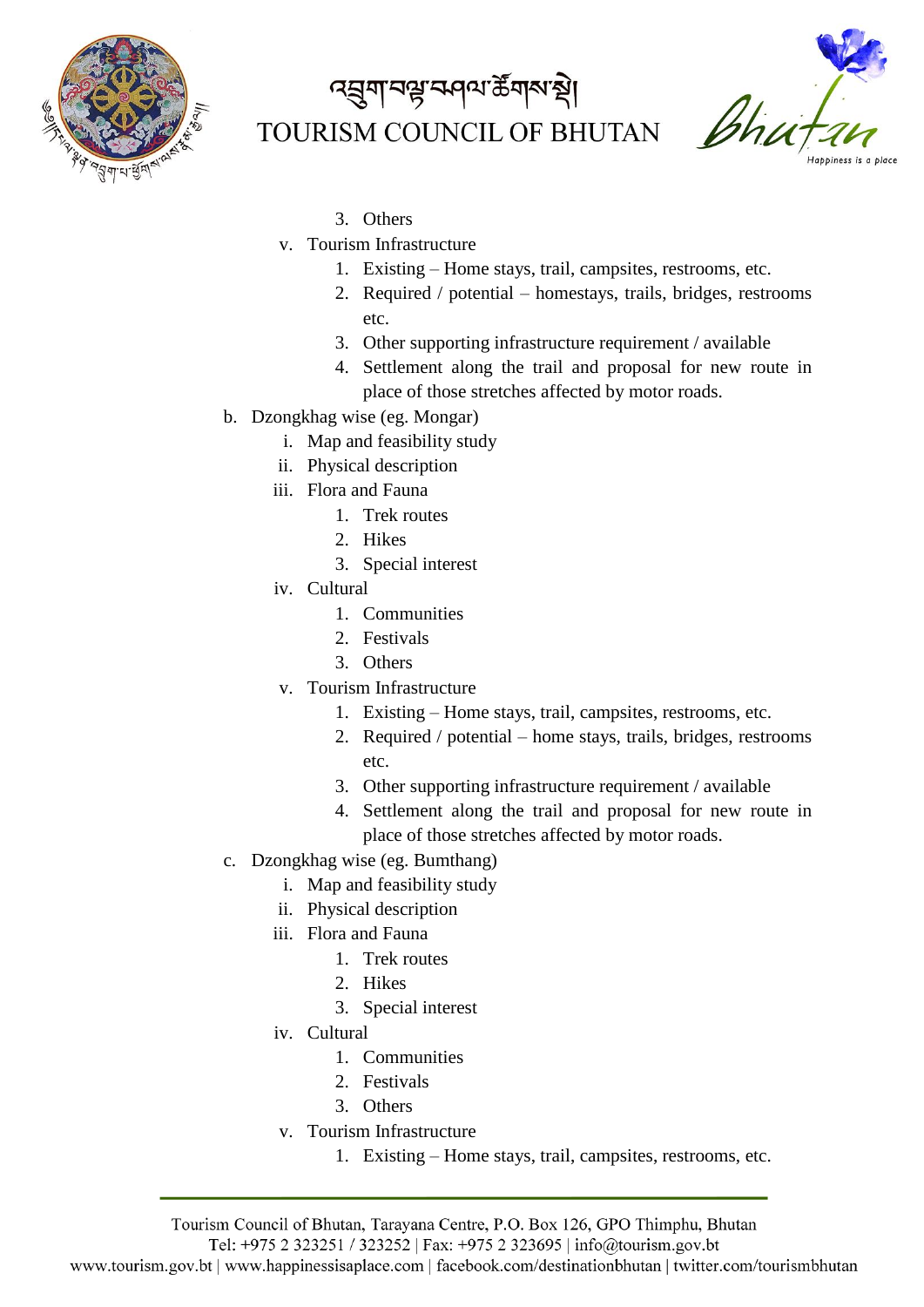

Bhu

- 2. Required / potential homestays, trails, bridges, restrooms etc.
- 3. Other supporting infrastructure requirement / available
- 4. Settlement along the trail and proposal for new route in place of those stretches affected by motor roads.

(sample templates for data /information collection is provided in the annex as guide to assist the consultant)

d. Recommendations

### **5.2 Maps and cost estimates**

v. The consultant is expected to prepare maps and cost estimates including BOQs (as per latest Bhutan Schedule of Rates (BSR) for items covered by BSR, rate analysis shall be carried out using the existing market rates of the materials) of infrastructure requirement from the survey assessment. The infrastructure should /could include trail maintenance, bridges, campsites and water supply.

### **7 REQUIRED DOCUMENTS AND TERMS AND CONDITIONS**

a) A detailed technical proposal indicating strategy, methodology, implementation timeframe for survey, including past work /official reports authored (Reference letters from head of organization should be attached if the consultant's name is not specified as the author). b) A financial Proposal indicating Consultancy fee for survey and supervision of work. *Please note that including printing of report will have to be provided by the consultant/company.* 

c) Certificates of university degree and additional courses undertaken in tourism/research.

d) Valid trade license for consultancy along with BIT( Tax Clearance Certificate).

Submission of application using other's license will not be entertained.

e) Curriculum Vitae

### **8. LIST OF KEY POSITIONS WHOSE CV AND EXPERIENCE WOULD BE EVALUATED.**

- 1) Civil Engineer
- 2) Surveyor(feasibility study for development of new route)
- 3) Other expert (s) for preparation of report.

### 6. **SUBMISSION**

The deadline for submission of the detailed proposal is **25th November 2016, 12:00 noon and will be opened on same day at 2:00pm at TCB.**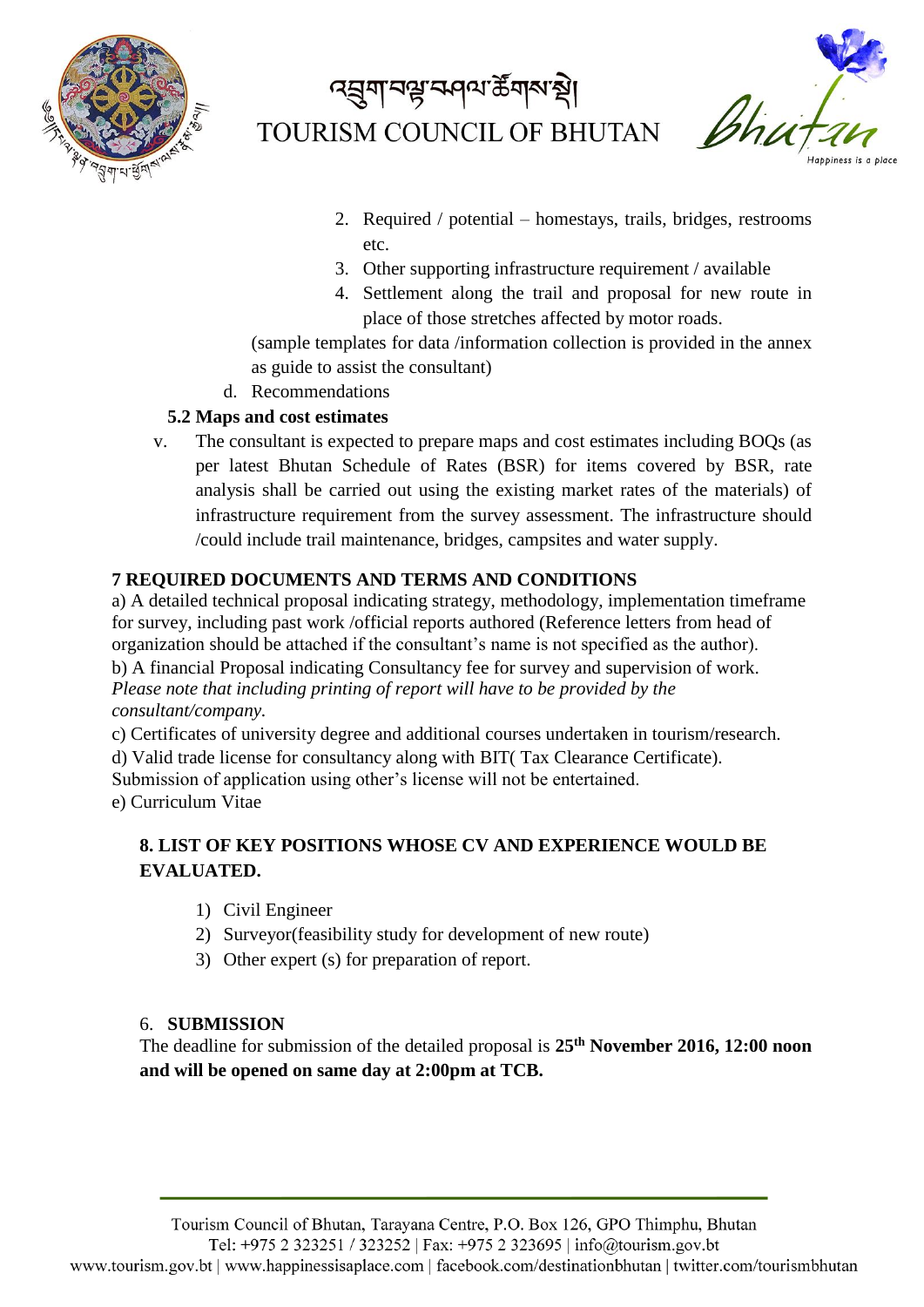

# द्मुगानञ्जन्मवा केंगलक्ष् TOURISM COUNCIL OF BHUTAN



#### **Format /Template for information/data collection**

The following templates to be used during the survey of the trail. The information /data to be collected only for attractions/ infrastructure along the trail and in the vicinity of the night halt/ camping areas.

#### **Flora and Fauna (Nature based)**

| #              | Name of the | <b>Location</b>   | <b>Access</b> | <b>Attractions</b> | <b>Physical</b> | <b>Remarks</b> |
|----------------|-------------|-------------------|---------------|--------------------|-----------------|----------------|
|                | product /   | <i>(include)</i>  |               |                    | description     | (additional    |
|                | attraction  | coordinates)      |               |                    |                 | info)          |
| $\mathbf{1}$   | Hike        | Sengor $(\ldots)$ | $Yes - trail$ | View of            | Clear trail.    |                |
|                |             |                   | / farm road   | village, bird      | About an        |                |
|                |             |                   | with $\ldots$ | watching           | hours hike      |                |
|                |             |                   | km            | potential          | from            |                |
|                |             |                   | distance      |                    | campsite to     |                |
|                |             |                   |               |                    | point A         |                |
|                |             |                   |               |                    |                 |                |
| $\overline{2}$ |             |                   |               |                    |                 |                |
| 3              |             |                   |               |                    |                 |                |
| $\overline{4}$ |             |                   |               |                    |                 |                |

#### **Cultural**

| #              | Name of the<br>product /<br>attraction | Location<br>(include<br>coordinates) | <b>Access</b>                     | <b>Attractions</b>                                   | <b>Physical</b><br>description                    | <b>Remarks</b><br>(additional<br>info) |
|----------------|----------------------------------------|--------------------------------------|-----------------------------------|------------------------------------------------------|---------------------------------------------------|----------------------------------------|
|                | Chha Festival                          | Khoma,<br>Lhuentse $(\ldots)$        | $Yes - trail$<br>$+$ farm<br>road | The festival<br>$-$ village<br>tour, textile<br>tour | Chha-local<br>festival.<br>Held on<br>Every year. | <b>TCB</b><br>already<br>supporting    |
| $\overline{2}$ |                                        |                                      |                                   |                                                      |                                                   |                                        |
|                |                                        |                                      |                                   |                                                      |                                                   |                                        |
|                |                                        |                                      |                                   |                                                      |                                                   |                                        |

Tourism Council of Bhutan, Tarayana Centre, P.O. Box 126, GPO Thimphu, Bhutan Tel: +975 2 323251 / 323252 | Fax: +975 2 323695 | info@tourism.gov.bt www.tourism.gov.bt | www.happinessisaplace.com | facebook.com/destinationbhutan | twitter.com/tourismbhutan